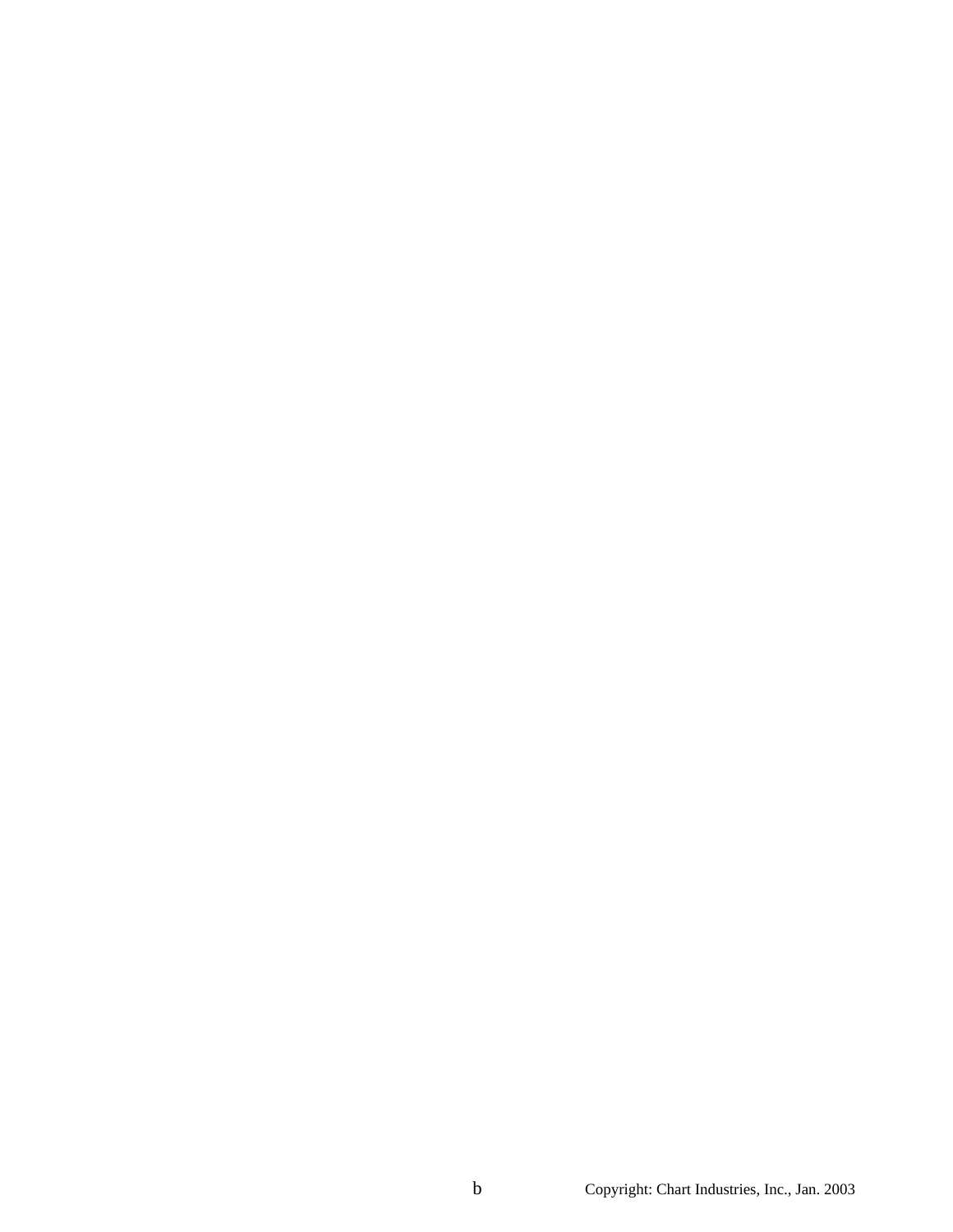## **Table of Contents**

|              | Warnings                                                                                                                                                                                                                                                                                                                          |
|--------------|-----------------------------------------------------------------------------------------------------------------------------------------------------------------------------------------------------------------------------------------------------------------------------------------------------------------------------------|
|              | First Aid and Emergency Action                                                                                                                                                                                                                                                                                                    |
|              | <b>Further Information Sources</b>                                                                                                                                                                                                                                                                                                |
| $\mathbf{I}$ | <b>System Overview</b><br>Installation<br>Storage vessel<br><b>Vessel Plumbing</b><br><b>Fill Circuit</b><br><b>Pressure Control Circuit</b><br>Gas Use Circuit<br><b>Safety Vent Circuit</b><br><b>Pressure and Contents Gauges</b><br>CO <sub>2</sub> Fill Box<br>Fill Hose and Vent Line<br>Your Bulk CO <sub>2</sub> Supplier |
| Ш            | MVE Carbo-Max 750<br><b>Installation Components</b>                                                                                                                                                                                                                                                                               |
| IV           | Dimensions<br><b>Rates and Pressures</b><br>Design Criteria                                                                                                                                                                                                                                                                       |
| V            | <b>Facts to Know</b><br><b>General Operating Instructions</b><br>Troubleshooting Guide - CO <sub>2</sub> Vessel<br>Troubleshooting Guide - Fill Box                                                                                                                                                                               |
| VI           | Service and Maintenance<br><b>Ordering Parts or Service</b><br><b>Important Telephone Numbers</b>                                                                                                                                                                                                                                 |
| VII          | <b>Warranty Policy</b><br><b>Warranty Claims Procedure</b>                                                                                                                                                                                                                                                                        |
|              |                                                                                                                                                                                                                                                                                                                                   |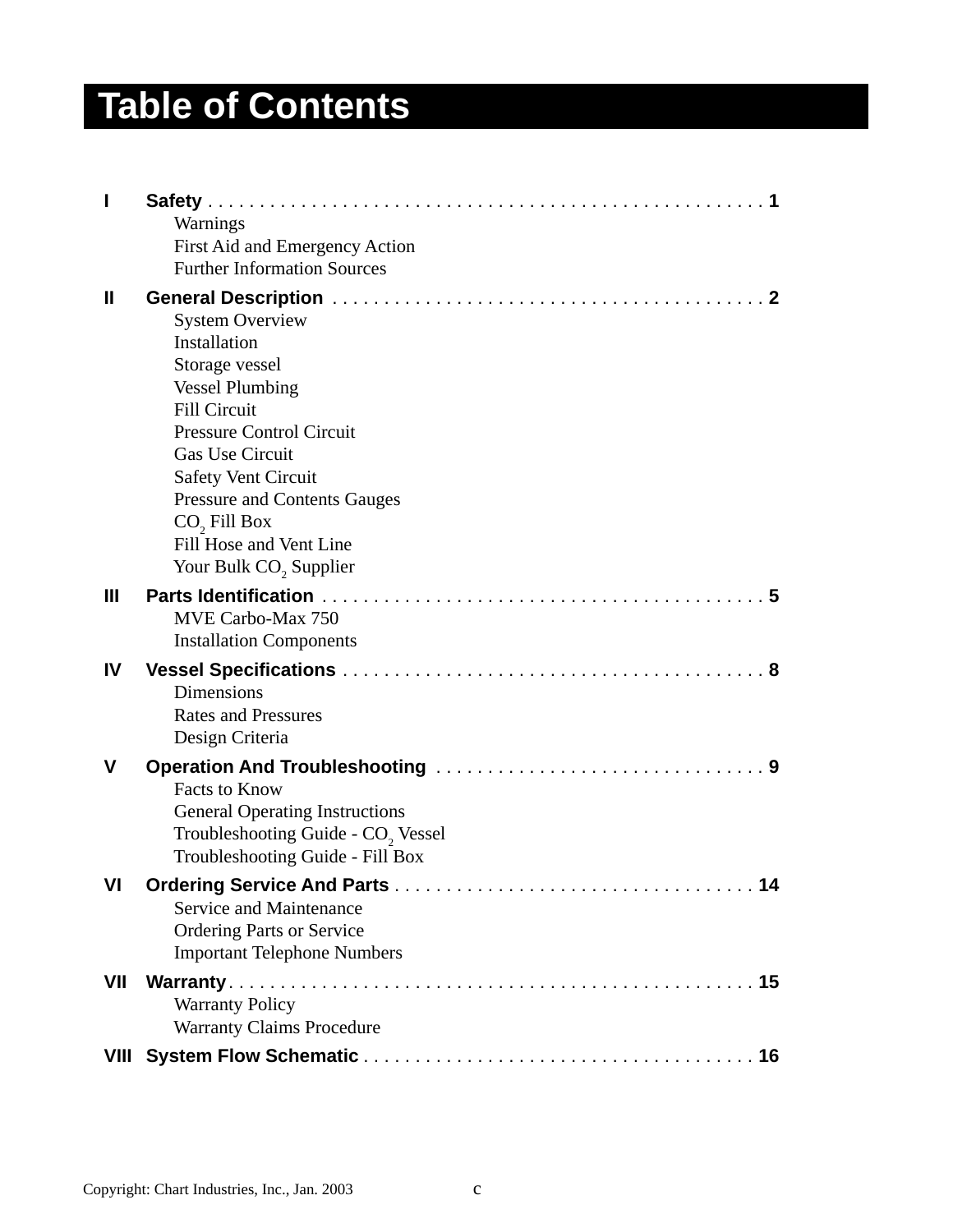## **I Safety**

### **IMPORTANT SAFETY PRECAUTIONS**

**The type of vessel described in this manual**  holds and dispenses carbon dioxide  $\text{(CO}_2\text{)}$ **gas under pressure. All persons using this equipment must read and understand the operation and safety information contained in this manual.**

### **WARNINGS**

 $\mathrm{CO}_2$ gas is a colorless, odorless, tasteless gas that displaces oxygen and will not support life. It is difficult to detect without special equipment. Avoid breathing or contacting  $CO<sub>2</sub>$  in gas, liquid or solid form. Exposure to concentrations of less than 5% for less than 15 minutes can cause physical symptoms including unconsciousness, injuries or death. Even low concentrations of  $CO$ , can cause:

- Dizziness, headaches, nausea or disorientation
- Increased respiration or heart rate
- Shortness of breath or rapid suffocation.

 $CO<sub>2</sub>$  is heavier than air and can collect in low areas such as basements, stairwells, and confined spaces. Avoid entry into areas where  $CO<sub>2</sub>$  leaks or high concentrations of  $CO<sub>2</sub>$  are suspected. Enter those areas with caution only after they have been thoroughly ventilated.

Whenever the vessel is inside a building it's safety relief circuit must be connected to an outdoor vent typically in the fill box. The fill box and/or vent must never be located in or above any belowground spaces or stairwells. The vessel must not block emergency exits, aisles, fire suppression equipment or utility boxes or accesses.  $CO<sub>2</sub>$  lines or hoses must be located away from traffic areas and heat sources and must be protected from potential causes of damage. All connections, lines, and components must be leak-free .

This equipment should be installed and serviced only by professional personnel who are qualified

to work with  $CO_2$  and the bulk liquid  $CO_2$ pressure vessels. They should be familiar with all pertinent safety procedures.

### **FIRST AID AND EMERGENCY ACTION**

#### **If inhaled:**

- Move to fresh air immediately.
- If not breathing, give artificial respiration.
- If breathing is difficult, give oxygen.
- Get immediate medical attention.

#### **In case of frostbite:**

- End exposure immediately.
- Do not rub or pour water on the affected area.
- Get immediate medical attention.

#### **Rescue:**

- $\bullet$  Do not attempt a rescue in areas of high CO<sub>2</sub> concentrations without proper life-support or rescue equipment.
	- (Avoid being the next victim.)
- Thoroughly ventilate areas of possible high  $\text{CO}_2$  concentration before entering them.

#### **In case of spills or leaks:**

- Evacuate all personnel immediately from affected areas.
- Thoroughly ventilate the area of the spill or leak before entering.
- $\bullet$  CO<sub>2</sub> is heavier than air. It displaces oxygen and will collect in low or confined areas.

### **FOR MORE INFORMATION CONTACT:**

Local  $CO<sub>2</sub>$  supplier

or

Compressed Gas Association 725 Jefferson Davis Highway, Suite 1004 Arlington, VA 22202-4100 USA Telephone: (703) 412-0900 FAX: (703) 412-0900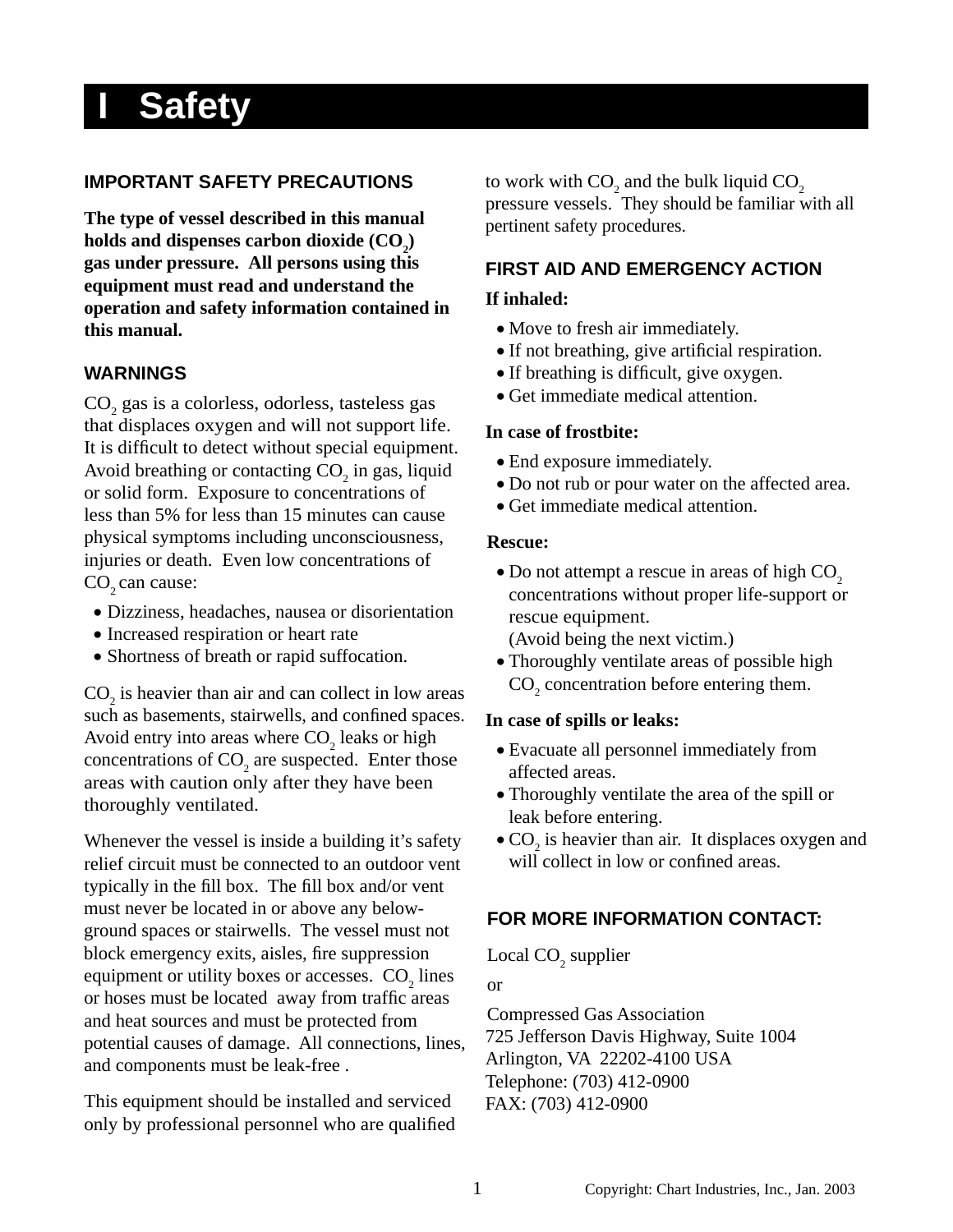## **II General Description**



#### **System Overview**

The MVE Carbo-Max 750 'High Flow' bulk carbon dioxide  $(CO_2)$  system is designed for low pressure storage and supply of carbon dioxide gas for beverage carbonation, brewing, beer dispensing, ph control in swimming pools, and other purposes. The system consists of three primary elements: the  $CO_2$  storage vessel,  $CO<sub>2</sub>$  fill box, and the fill and vent hoses.

#### **Installation**

The Carbo-Max 750 can only be operated as a stationary system. The system is comprised of the permanently installed vessel, an outdoor-mounted  $CO<sub>2</sub>$ fill box, and the connecting fill and vent hoses. The fill hose and vent line join the vessel to the outdoor fill box. The fill box allows the  $CO<sub>2</sub>$  supplier to fill the vessel from outside the building. The delivery process takes only about 10-15 minutes and does not interrupt the CO<sub>2</sub> user's operations. Note: The Carbo-Max 750 bulk  $\text{CO}_2$  storage vessel is not DOT regulated and must not be transported when it contains liquid  $CO_{2}$ .

### **Storage Vessel**

The vessel component in a Carbo-Max  $750 \text{ CO}_2$  storage system consists of an inner vessel and an outer vessel, much like a Thermos<sup>TM</sup> bottle. The space between the two vessels contains a nearly perfect vacuum and a

special insulation. The vacuum and insulation minimize the entry of unwanted heat into the liquid  $CO_2$  stored in the inner vessel. When  $CO_2$  gas is needed, liquid  $CO2$ is withdrawn from the inner vessel, converted to gas and dispensed to the beverage system or other use point.

### **Vessel Plumbing**

Plumbing components on the Carbo-Max 750 vessel perform six functions:

- Liquid CO<sub>2</sub> fill
- Gas supply (Gas Use)
- Liquid supply (Liquid Use)
- Pressure control (Economizer)
- Safety vent or pressure relief (Sure-Fill & Vent)
- Pressure and contents measurement (Gauges)

### **Fill Circuit**

The fill circuit allows liquid  $CO<sub>2</sub>$  to be transferred into the vessel during the delivery process. It consists of a brass fill fitting in the fill box, a fill hose, a valve on the vessel, and MVE's patented Sure-Fill assembly.

Liquid  $CO_2$  is transferred into the vessel through the brass fill box fitting and the fill hose. The shut-off valve on the vessel's fill port allows service to be performed on the fill-box  $/$  fill-line segment of the fill circuit without emptying the vessel.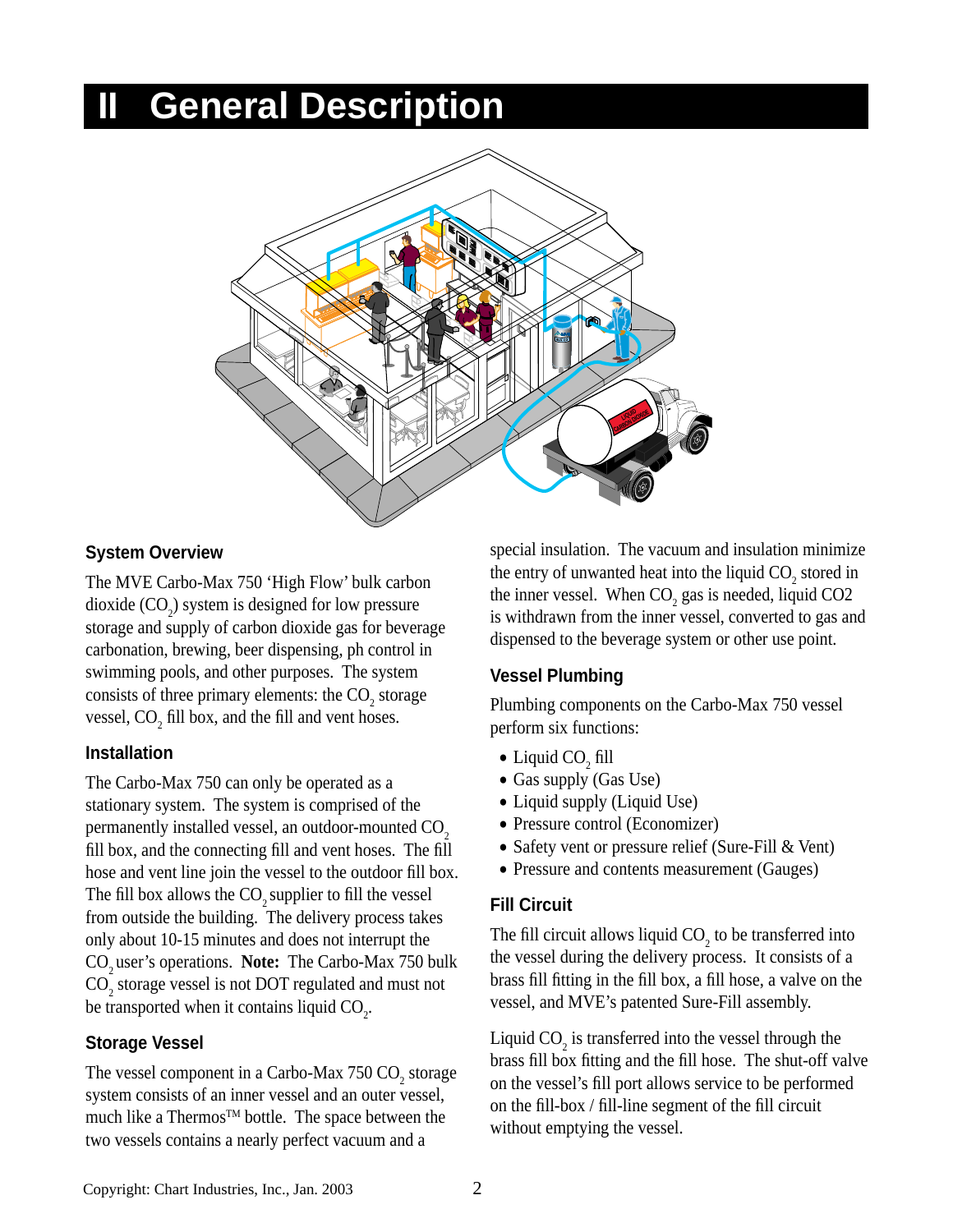

The vessel's Sure-Fill assembly enables fast, troublefree filling without having to manually vent excess pressure that might develop during a  $CO<sub>2</sub>$  delivery. The Sure-Fill automatically maintains the optimum internal vessel pressure during the fill process by venting excess pressure outdoors through the safety vent and fill box. This vent process stops when the vessel is full.

#### **Gas Use Circuit**

Carbon dioxide gas is supplied to the use point through the gas use circuit. The Carbo-Max 750 withdraws liquid  $CO_2$  from the bottom of the inner vessel through a vaporizer coil where it converts to gas for final line use.

The conversion from liquid to gas occurs when liquid  $\text{CO}_2$  flows through a stainless steel vaporizer/gas use coil located between the inner and outer vessel walls. As it is needed, carbon dioxide gas is produced by the vaporizer coil. Then it passes through the isolation valve and final line regulator to the point of use.

The final line regulator controls gas flow to the use-point. The factory setting on the final line regulator is 90 psi but the pressure may be adjusted to the needs of the application. The regulator setting for soft drinks is commonly between 90 and 115 psi. Secondary pressure regulators may be added 'downstream' for applications such as bag-in-the-box, beer, or diet systems. Consult with the use-point equipment manufacturer for the proper regulator and pressure setting.

## **Liquid Supply Port**

The Carbo-Max 750 is equipped with an alternative liquid  $CO_2$  supply port. This port should be used only for high demand applications that require  $CO<sub>2</sub>$  to be dispensed in liquid form. The vessel's gas supply and liquid supply ports may be used simultaneously for separate applications.

## **Pressure Control Circuit**

The pressure control circuit (also called the economizer circuit) assists in regulating the operating pressure of the vessel. It maintains the correct operating pressure while it conserves gas for efficient system performance.

Sufficient internal vessel pressure is needed for supplying  $CO<sub>2</sub>$  gas and for preventing the stored liquid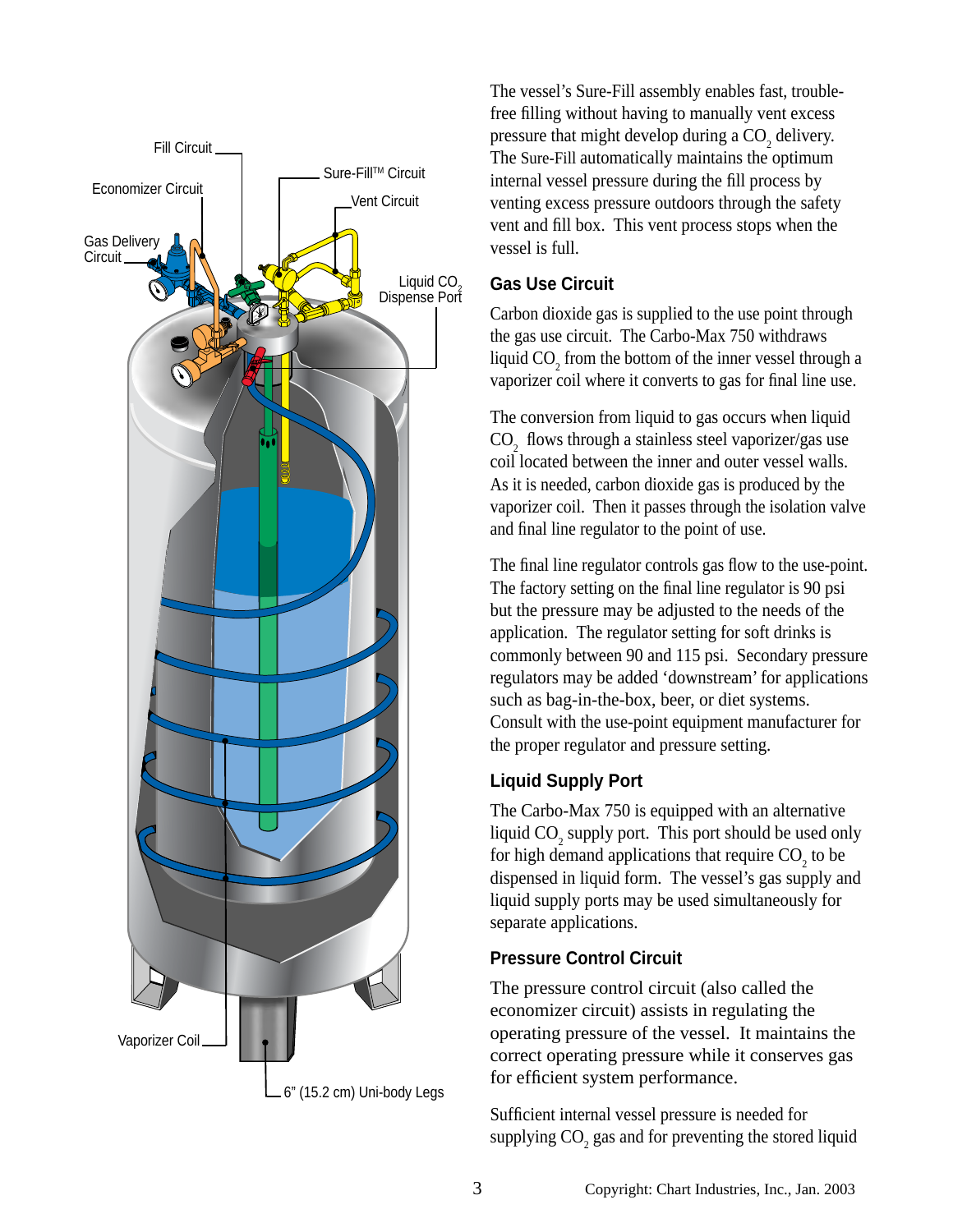carbon dioxide from changing to 'dry ice,' the solid form of  $CO<sub>2</sub>$ . However, internal pressure that is too high can cause venting and difficulties refilling the vessel.

The "economizing" process is controlled by a regulator that monitors the vessel's internal pressure. When the vessel pressure exceeds the set point of the regulator (factory set at 140 psi), the regulator opens allowing  $\text{CO}_2$  gas to flow directly into the gas use circuit whenever  $CO<sub>2</sub>$  gas is being used. By taking gas from the top of the vessel instead of liquid  $CO_2$  from the bottom, the internal pressure of the tank is reduced and controlled.

## **Safety Vent Circuit**

The inner pressure vessel of this storage system is designed to meet or exceed the ASME Section VIII, Division 1 pressure vessel code. The code dictates that the vessel be protected against excess pressure by a safety relief valve. Chart uses two safety relief valves for added safety; an ASME relief valve set at 300 psig and an additional relief valve set at 450 psig. The relief valves must always be vented outdoors by a vent tube, usually through the fill box, to prevent potential concentration of  $CO_2$  within the building. The 300 psig relief valve may open during  $CO<sub>2</sub>$ deliveries or when  $CO_2$  is not being used regularly.

## **Pressure And Contents Gauges**

A contents and pressure gauge indicate the status of the  $CO<sub>2</sub>$  inside the vessel. The vessel pressure gauge measures the pressure in the top space of the inner vessel. This pressure can normally range between 125 psig and 300 psig but the typical vessel operating pressure is 125 to 150 psig.

The vessel contents gauge measures the approximate level of  $CO<sub>2</sub>$  liquid in the vessel. The movement of a magnetic rod "floating" in the liquid  $CO_2$  causes the needle on the contents gauge to move as the level of liquid  $CO_2$  in the vessel changes.

NOTE: Because the float-rod does not actually float on the surface of the liquid  $CO_2$  it does not provide a precise measurement of liquid  $CO<sub>2</sub>$  level.

## **CO2 Fill Box**

The stainless steel  $CO<sub>2</sub>$  fill box is the second major element of the Carbo-Max  $750 \text{ CO}$ , storage system. The purpose of the fill box is to provide a convenient point to fill the storage vessel and to vent excess vessel pressure out of the building. The fill box has a brass fill fitting, a connection for the safety relief vent circuit, a connection point for a safety clip, and a lockable door. Two standard types of fill boxes are available; a surface-mount model and a flush-mount model. Fill boxes must be mounted outside the building where they are easily accessible to the  $CO_2$  supplier and where they can safely disperse excess CO<sub>2</sub> pressure outdoors.

## **Fill Hose And Vent Line**

The third major element of a stationary bulk  $CO<sub>2</sub>$ system is comprised of a fill hose and vent line. These two lines join the  $CO_2$  storage vessel with the outdoor fill box.

The fill hose is a pressure rated line that connects the brass fill fitting in the fill box to the fill circuit on the vessel. It is constructed with FDA compliant materials,

The vent line is as important as any component in the system. It connects the safety relief valves on the vessel to either the outdoor fill box or to an alternative outdoor vent tube.

NOTE: The Carbo-Max 750 must always be connected to an outdoor vent line when it contains  $CO<sub>2</sub>$  and is indoors.

## The Bulk CO<sub>2</sub> Supplier

The bulk  $\mathrm{CO}_2$  supplier is also an important part of the system. Most  $CO_2$  suppliers not only provide timely delivery of  $CO<sub>2</sub>$  but also install and service the system. For service, parts, information, emergency  $CO_2$  delivery, or other  $CO_2$  related assistance, contact the local Chart authorized  $CO<sub>2</sub>$  supplier. A place has been designated on page 14 of this manual to record the name and phone number of the  $CO_2$  supplier and other important service contacts.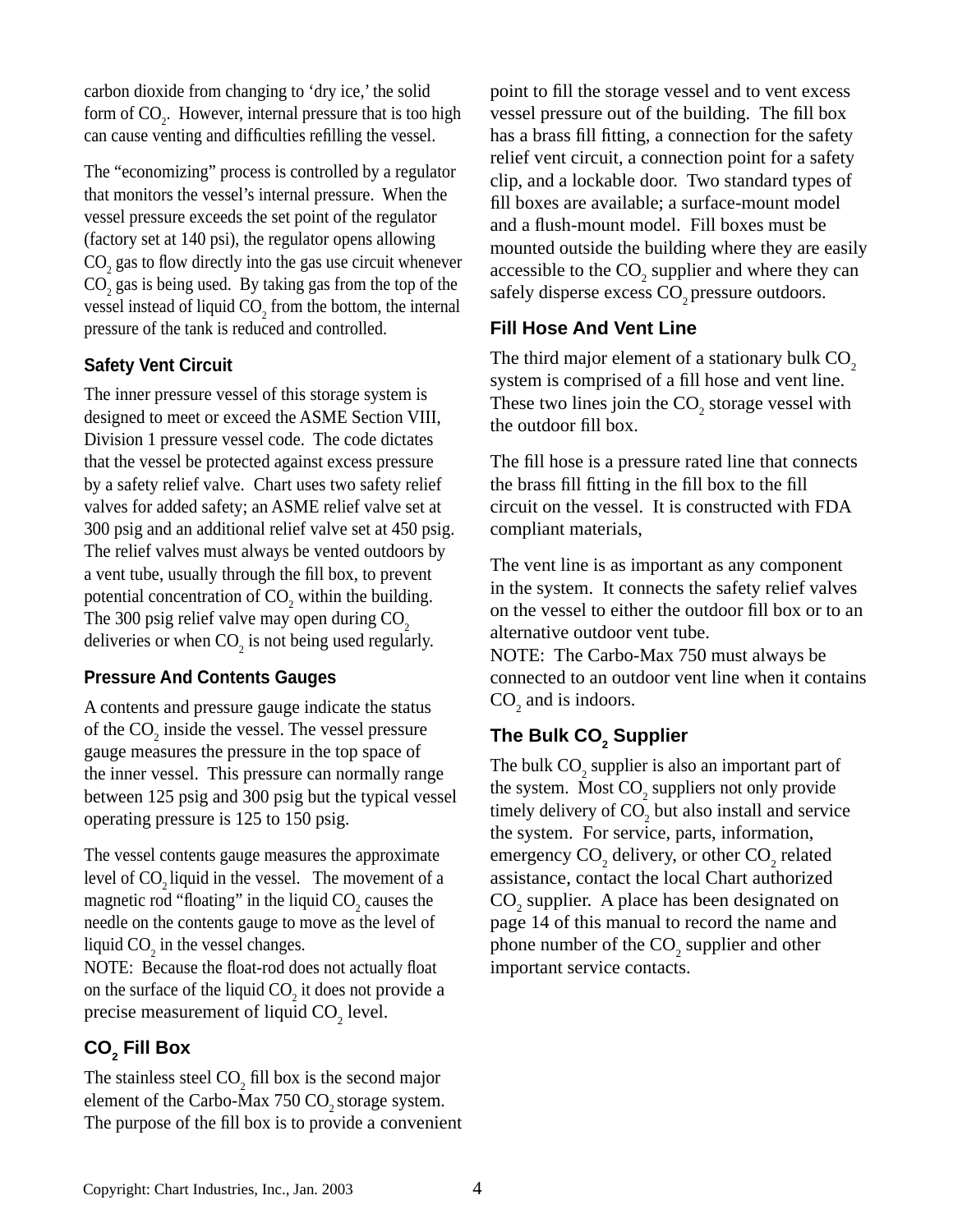## **III** Parts Identification

## **Carbo-Max 750 (High Flow) Plumbing Components**

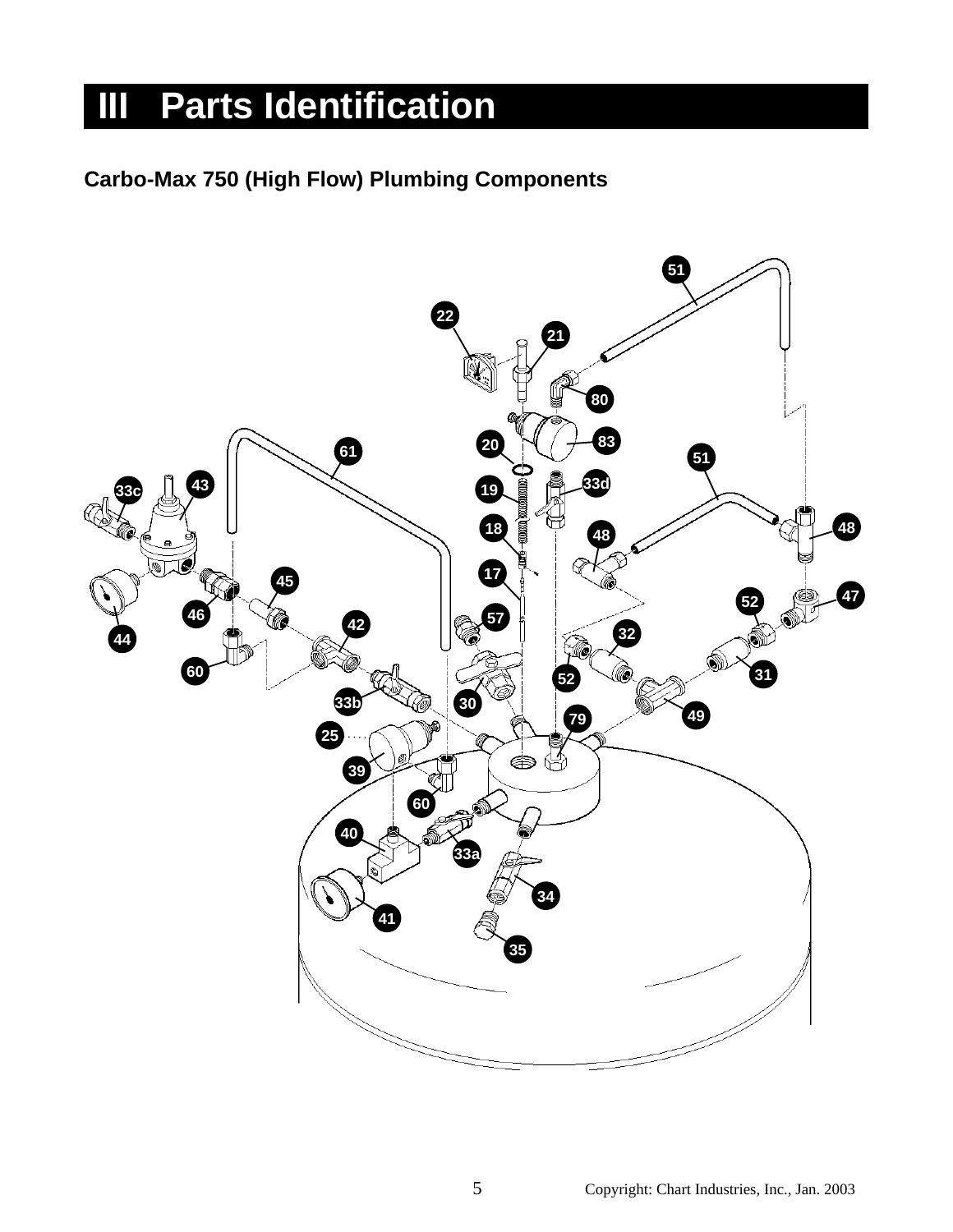|                              | <b>ITEM PART NO.</b> | <b>DESCRIPTION</b>                                | QTY            | <b>FUNCTION</b>                                       |  |
|------------------------------|----------------------|---------------------------------------------------|----------------|-------------------------------------------------------|--|
| 17                           | 9094119              | Float Rod Assembly with Magnet                    | 1              | Indicates liquid CO <sub>2</sub> level in the vessel  |  |
| 18                           | 5411622              | <b>Spring Retainer</b>                            | 1              | Secures spring to float rod for adjustment            |  |
| 19                           | 5411029              | <b>Extension Spring</b>                           | 1              | Provides tension on float rod                         |  |
| 20                           | 2300244              | O-Ring, Liquid Level Gauge                        | 1              | Seals brass plug to vessel                            |  |
| 21                           | 5411612              | Plug, Brass, Liquid Level Gauge (3/4"-16)         | 1              | Secures the contents gauge to the vessel              |  |
| ٠                            | 10601088             | <b>Liquid Level Gauge Assembly</b>                | 1              | Includes items 17, 18, 19, and 21                     |  |
| 22                           | 10591369             | Gauge, Liquid Level / Contents (Roto-Cal)         | 1              | Indicates approximate liquid CO <sub>2</sub> contents |  |
| 25                           | 1212962              | Brass Plug (1/8" MPT) (not pictured)              | 1              | Seals unused port on Economizer regulator             |  |
| 30                           | 11082128             | Ball Valve (3/8" FPT)                             | 1              | Isolates CO <sub>2</sub> fill hose from vessel.       |  |
| 31                           | 11708451             | Relief Valve, 450 psig (1/2" MPT)                 | 1              | Secondary inner vessel safety relief valve            |  |
| 32                           | 11708400             | Relief Valve, 300 psig (1/2" MPT)                 | 1              | Primary inner vessel safety relief valve              |  |
| 33a                          | 1716162              | Ball Valve (1/4" MPT x 1/4" FPT)                  | 1              | Isolates liquid-side of Economizer regulator          |  |
| 33 <sub>b</sub>              | 1716162              | Ball Valve (1/4" MPT x 1/4" FPT)                  | 1              | Isolates gas-side of Economizer regulator             |  |
| 33c                          | 1716162              | Ball Valve (1/4" MPT x 1/4" FPT)                  | 1              | On / off control for gas supply                       |  |
| 33d                          | 1716162              | Ball Valve (1/4" MPT x 1/4" FPT)                  | 1              | Opens / closes sure-Fill circuit                      |  |
| 34                           | 1717579              | Ball Valve, Brass (1/4" NPT)                      | 1              | On / off control for liquid CO <sub>2</sub> supply    |  |
| 35                           | 1211102              | Plug, Brass (1/4" MPT)                            | 1              | Seals liquid CO <sub>2</sub> port when not in use     |  |
| 39                           | 1812289              | Regulator, Economizer, 140 psi (1/4" FPT)         | 1              | Controls vessel pressure                              |  |
| 40                           | 1213092              | Tee, Brass (1/4" FPT x 1/4" FPT x 1/4" MPT)       | 1              | Joins Economizer circuit components                   |  |
| 41                           | 2015179              | Pressure Gauge, 0-400 psi (1/4" MPT CBM)          | 1              | Displays internal vessel pressure                     |  |
| 42                           | 1210622              | Tee, Brass (1/4" FPT)                             | 1              | Connects gas use and economizer circuits              |  |
| 43                           | 2111312              | Regulator, Final Line, 90 psi (1/4" FPT)          | 1              | Controls CO <sub>2</sub> gas pressure to use-point    |  |
| 44                           | 11673631             | Pressure Gauge, 0-160 psi (1/8" MPT CBM)          | 1              | Indicates CO <sub>2</sub> gas pressure to use-point   |  |
| 45                           | 11762975             | Tube Stub, Brass (1/4" MPT x 1/2" ODT)            | 1              | Gas use line plumbing extension                       |  |
| 46                           | 11762983             | Connector, Brass (1/4" x 1/2" ODT)                | 1              | Connects final line regulator to gas use circuit      |  |
| 47                           | 1210482              | Elbow, Street, Brass 90D (3/8" MPT)               | 1              | Connects 450 psi relief valve to vent circuit         |  |
| 48                           | 11708442             | Tee, Brass Run, (1/2" ODT x 3/8" MPT)             | $\overline{2}$ | Joins vent circuit components                         |  |
| 49                           | 11044869             | Branch Tee, (1/2" FPT)                            | 1              | Manifolds primary & secondary relief valves           |  |
| 51                           | 6910623              | Tube, Soft Copper Type L (1/2" OD, Nominal .375") | ft             | Joins vent circuit components                         |  |
| 52                           | 1611592              | Adapter, Pipe-Away (3/8" FPT)                     | 2              | Joins 450 & 350 psig relief valves to vent fittings   |  |
| 57                           | 1110112              | Connector (5/8" ODT x 3/8" MPT- 45° Flare)        | 1              | Connects CO <sub>2</sub> fill hose to vessel          |  |
| 60                           | 1013042              | Elbow, Brass 90D (5/16" ODT x 1/4" MPT)           | 2              | Joins Economizer line and circuit components          |  |
| 61                           | 5503831              | Tubing, Stainless (5/16" OD)                      | 1              | Economizer line                                       |  |
| 79                           | 11720484             | Sure-Fill™ Tube Assembly (3/4"-16)                | 1              | Controls CO <sub>2</sub> filling and pressure venting |  |
| 80                           | 10654315             | Elbow, Brass, 90D (1/2" ODT x1/4" MPT)            | 1              | Joins Sure-Fill assembly to vent circuit              |  |
| 83                           | 1812279              | Regulator, Sure-Fill, 200 psi (1/4" FPT)          | 1              | Vents excess pressure during CO <sub>2</sub> filling  |  |
| 94                           | 3911217              | Cap, Plastic, Black                               | 1              | Covers vacuum pump-out port                           |  |
| 95                           | 3911016              | Cap, Plastic, Blue                                | 1              | Covers vacuum regeneration port                       |  |
|                              | 11789983             | Label, Carbo-Max 750 High Flow                    | 1              | Denotes vessel model                                  |  |
| $\blacksquare$               | 3836609              | Label, CO <sub>2</sub> Operations                 | 1              | Describes vessel safety and operations                |  |
| $\qquad \qquad \blacksquare$ | 10784072             | Label, Chart Industries, Inc.                     | 1              | Identifies vessel manufacturer                        |  |
|                              | 11784496             | Label Only, Caution Carbon Dioxide                | 1              | Included in label kits                                |  |
|                              | 10591140             | CO <sub>2</sub> Regulation Label UN 2187          | 1              | Identifies vessel's contents                          |  |

## **Carbo-Max 750 (High Flow) Plumbing Components**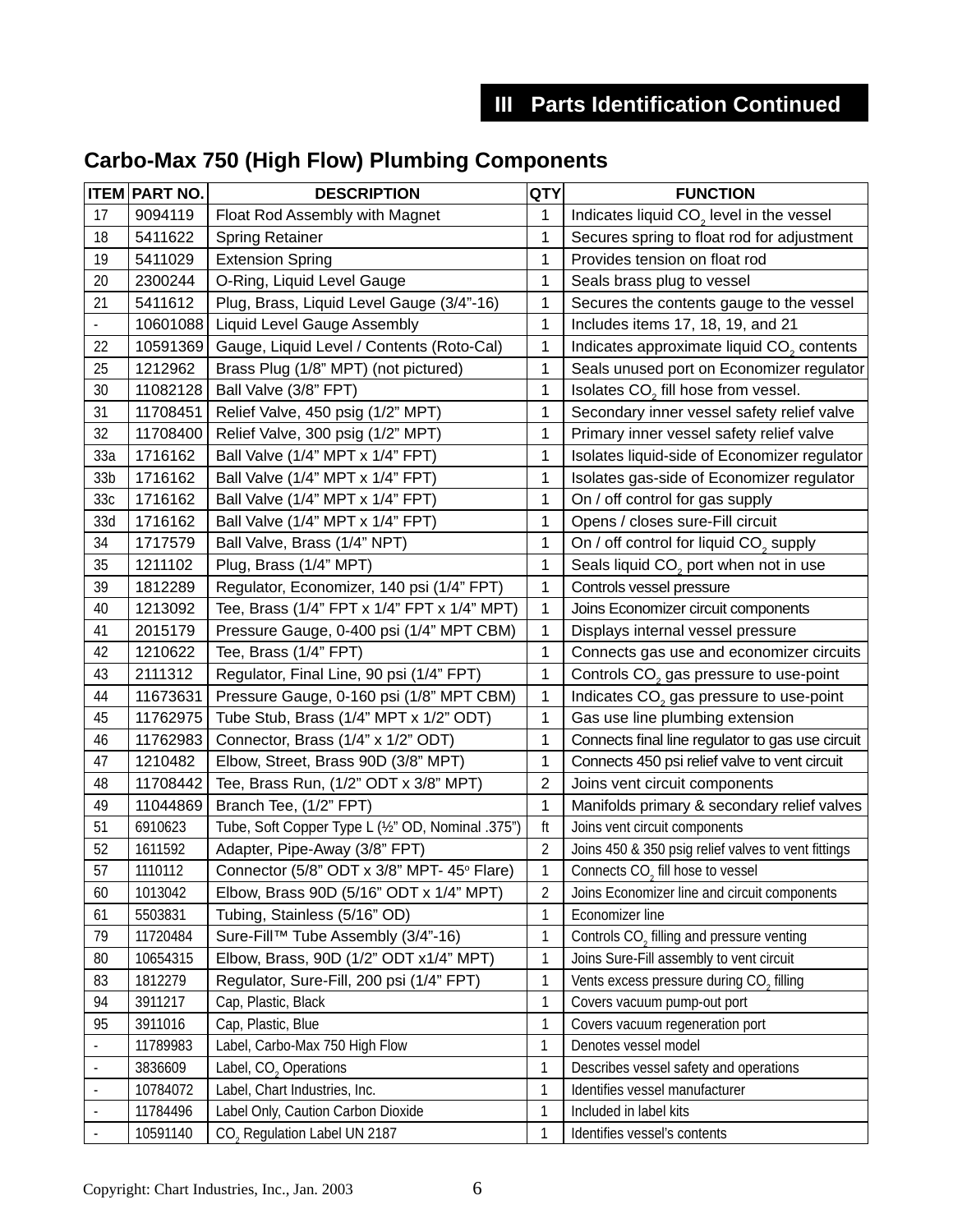## **III** Parts Identification Continued

## **Stationary Installation Components**



| <b>ITEM</b>    | PART NO. | <b>DESCRIPTION</b>                                         | QTY. | <b>FUNCTION</b>                                            |
|----------------|----------|------------------------------------------------------------|------|------------------------------------------------------------|
|                | 11381021 | CO <sub>2</sub> Fill Fitting, Brass                        |      | Connection for CO <sub>2</sub> delivery vessel hose        |
| $\overline{2}$ | 4310689  | Lock Assembly (includes key)                               |      | Locks fill box door                                        |
|                | 4310959  | Key for Lock Assembly (not pictured)                       |      | Replacement key for fill box                               |
| 3              | 2914071  | Locknut SS w/nyl Insert                                    | 4    | Attach fill fitting to fill box studs                      |
| 4              | 11386771 | Surface-Mount CO <sub>2</sub> Fill Box (without fittings)  | 1    | Allows outdoor filling and venting of vessel               |
| 5              | 9111289  | Flush-Mount CO <sub>2</sub> Fill Box (without fittings)    | 1    | Allows outdoor filling and venting of vessel               |
| 6              | 10503517 | Flush-Mount Fill Box Plate                                 |      | Holds brass fill fitting                                   |
| 7              | 1111182  | Connector (3/4" MPT x 5/8" - 45° Flare)                    | 1    | Connects fill hose to fill fitting                         |
| 8              | 10802912 | CO <sub>2</sub> Fill Hose only, 5 ft. (2000 psi & FDA)     | 1    | Transfers liquid CO <sub>2</sub> from fill box into vessel |
| 8              | 10802921 | CO <sub>2</sub> Fill Hose only, 10 ft.<br>(2000 psi & FDA) | 1    | Transfers liquid CO <sub>2</sub> from fill box into vessel |
| 8              | 10802947 | CO <sub>2</sub> Fill Hose only, 15 ft. (2000 psi & FDA)    | 1    | Transfers liquid CO <sub>2</sub> from fill box into vessel |
| 8              | 10802939 | CO <sub>2</sub> Fill Hose only, 25 ft. (2000 psi & FDA)    |      | Transfers liquid CO <sub>2</sub> from fill box into vessel |
| 8              | 10370710 | CO <sub>2</sub> Fill Hose only, 30 ft.<br>(2000 psi & FDA) | 1    | Transfers liquid CO <sub>2</sub> from fill box into vessel |
| 8              | 10370728 | CO <sub>2</sub> Fill Hose only, 50 ft. (2000 psi & FDA)    | 1    | Transfers liquid CO <sub>2</sub> from fill box into vessel |
| 9              | 2811726  | Vent Hose (lengths match fill hose)                        | 1    | Vents excess vessel pressure outdoors                      |

#### **Fill and Vent Hose Kits**

| <b>PART NO.</b> | <b>DESCRIPTION</b>     | <b>PART NO.</b> | <b>DESCRIPTION</b>     |
|-----------------|------------------------|-----------------|------------------------|
| 10973252        | 5 ft Fill & Vent Hose  | 10973332        | 25 ft Fill & Vent Hose |
| 10973308        | 10 ft Fill & Vent Hose | 10973341        | 30 ft Fill & Vent Hose |
| 10973324        | 15 ft Fill & Vent Hose | 10973359        | 50 ft Fill & Vent Hose |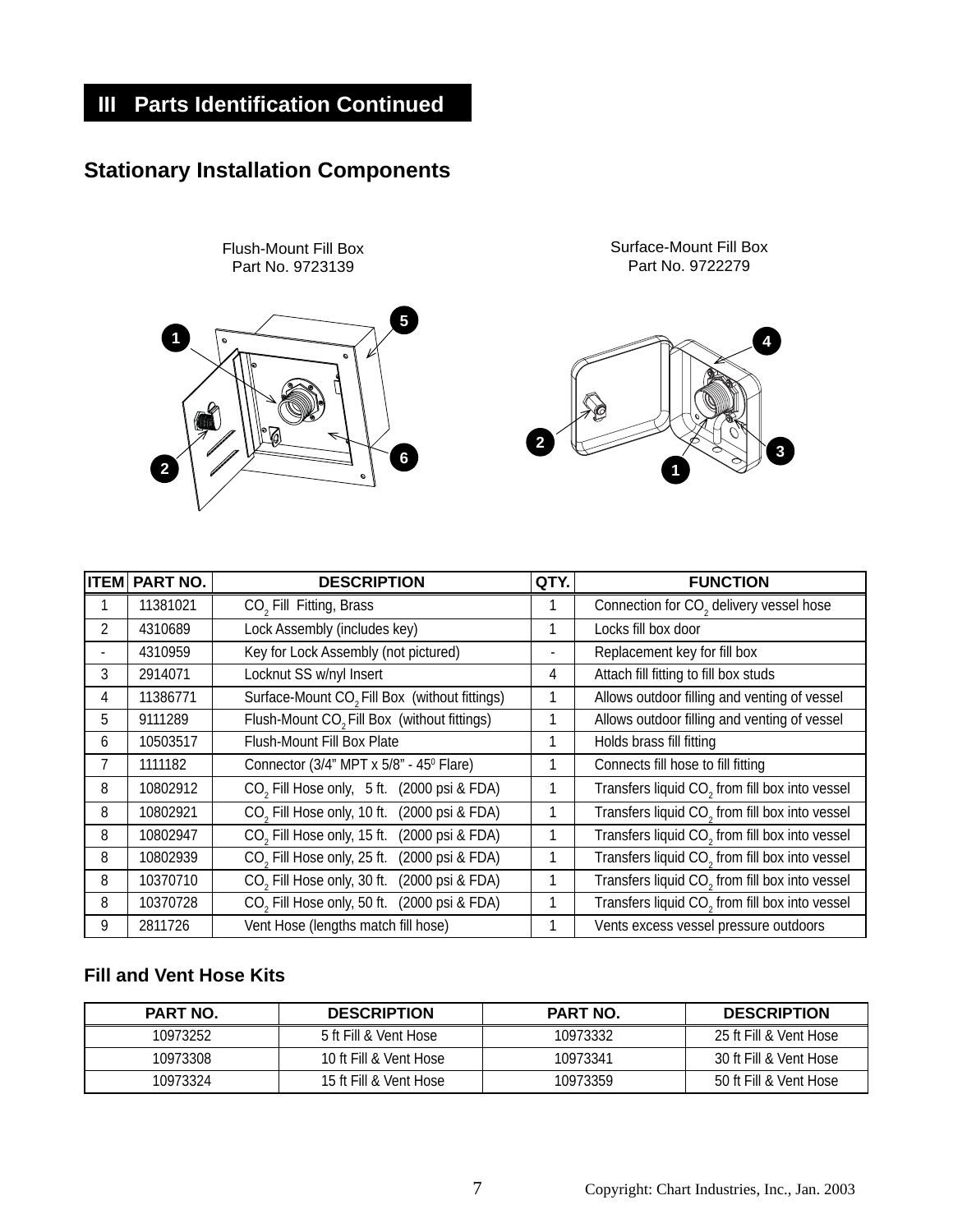## **IV** Vessel Specifications

| <b>Carbo-Max 750 HF</b>                                            |                                                                |  |  |
|--------------------------------------------------------------------|----------------------------------------------------------------|--|--|
| <b>Dimensions</b>                                                  |                                                                |  |  |
| Diameter                                                           | 26 in (66 cm)                                                  |  |  |
| Height w/o legs (w/legs, add 5 1/2 inches)                         | 68 in (173 cm)                                                 |  |  |
| <b>Empty Weight</b>                                                | 430 lb (195 kg)                                                |  |  |
| Full Weight                                                        | 1201 lb (545 kg)                                               |  |  |
| Net Volume                                                         | 82 gal (310 liters)                                            |  |  |
| Storage Capacity (CO <sub>2</sub> saturated @125 psig [8.6 bar g]) | 771 lb (350 kg)                                                |  |  |
| <b>Gas Use Connection</b>                                          | $1/4$ "                                                        |  |  |
| Fill Line Connection                                               | 5/8" Male 45 <sup>0</sup> Flare                                |  |  |
| Vent Line Connection                                               | 1/2" OD Tubing                                                 |  |  |
|                                                                    |                                                                |  |  |
| <b>Rates and Pressures</b>                                         |                                                                |  |  |
| CO <sub>2</sub> Gas Delivery Rate / Continuous                     | 15 lb/hr (6.8 kg/hr) (approximately 840 - 16 oz. drinks / hr.) |  |  |
| Liquid CO <sub>2</sub> Delivery                                    | On demand                                                      |  |  |
| Evaporation Rate (No loss in normal applications)                  | 3.0 lb/day (1.4 kg/day)                                        |  |  |
| Max. Allowable Working Pressure (MAWP)                             | 300 psig (20.7 bar g)                                          |  |  |
| <b>ASME Relief Valve Setting</b>                                   | 300 psig (20.7 bar g)                                          |  |  |
| <b>Additional Relief Valve Setting</b>                             | 450 psig (31.0 bar g)                                          |  |  |
| Sure-Fill Regulator Setting                                        | 200 psig (13.8 bar g)                                          |  |  |
|                                                                    |                                                                |  |  |
| <b>Design Criteria</b>                                             |                                                                |  |  |
| Design Specifications                                              | <b>ASME Section VIII, Division 1</b>                           |  |  |
| <b>Design Specifications</b>                                       | Meets with US and Canadian approvals                           |  |  |
| Fill System                                                        | Single Line, pressure differential                             |  |  |
| Patented Sure-Fill System                                          | Standard                                                       |  |  |
| <b>Insulation Type</b>                                             | Vacuum with Super Insulation                                   |  |  |
| Pressure Control                                                   | Economizer Circuit                                             |  |  |
| Liquid Level Gauge                                                 | Float Type: Magnetic 'Roto-Cal'                                |  |  |
| Outer Vessel Material                                              | <b>Stainless Steel</b>                                         |  |  |
| <b>Inner Vessel Material</b>                                       | <b>Stainless Steel</b>                                         |  |  |
| Floor mount Design (Meets NSF standards)                           | <b>Optional Permanent Legs</b>                                 |  |  |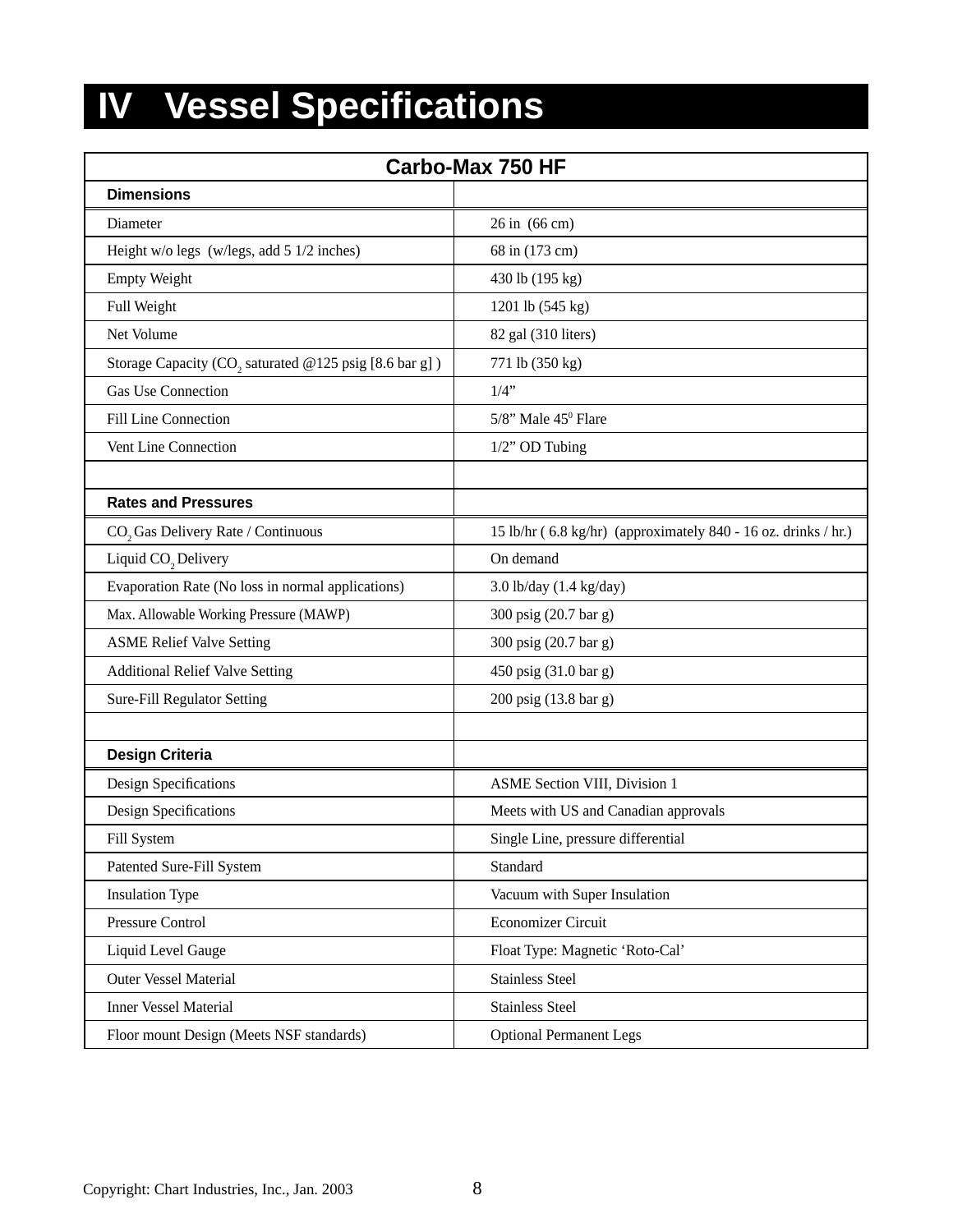## **Operation and Troubleshooting**

### **Facts To Know**

- 1. A vessel's normal internal operating pressure (41) is between 125 psi and 150 psi.
- 2. Vessel pressure can be as high as 300 psi after a delivery, but returns to its normal operating pressure after a day or two of normal  $\mathrm{CO}_2$  use.
- 3. The gas supply pressure (44) is normally between 90 psi and 120 psi.
- 4. Frost or condensation on the vessel is normal during periods of  $CO<sub>2</sub>$  use.
- 5. Frost or condensation on the vessel before starting the daily use of  $CO_2$  is a sign of a  $CO_2$  leak. Have the leak fixed.
- 6. A Carbo-Max 750 HF holds about 750 lbs of  $CO<sub>2</sub>$  to meet use demands of 50 - 300 lbs of  $CO<sub>2</sub>$  per week.
- 7. The contents gauge (22) displays the approximate amount of liquid  $CO_2$  in the vessel.
- 8.  $CO<sub>2</sub>$  becomes dry ice below a pressure of 61 psi. Stop using  $CO_2$  from the vessel if its pressure (41) reaches 70 psi or less.
- 9. An isolation (shut-off) valve is open when its handle is parallel to the valve body and the line. The valve is closed when its handle is perpendicular to the valve body and the line.
- 10. Every day before starting operations and  $CO<sub>2</sub>$ use check for:
	- CO<sub>2</sub> leaks (See "**Safety"**.)
	- Pressure readings (41 and 44)
	- $CO<sub>2</sub>$  contents (22)
	- Abnormal frost or condensation
	- Anything unusual.

### **General Operating Instructions**

- 1. Always use caution when working with  $CO<sub>2</sub>$ . Read and understand the "**Safety"** section of this manual.
- 2. The Carbo-Max 750 system does not require adjustment under normal operating conditions.
- 3. Check the vessel daily before using  $CO<sub>2</sub>$ . See 'fact to know' number 10.
- 4. In an emergency the flow of  $CO_2$  from or through the Carbo-Max 750 can be stopped by closing the following valves:
	- Valve 33c to stop the flow of gas from the vessel to the beverage system or other use-point.
	- Valve 30 to stop  $CO<sub>2</sub>$  flow or leakage through the fill hose and/or the brass fill fitting in the outdoor fill box.
	- Valve 33a to stop  $CO$ , flow through the Economizer circuit. Closing valve 33c will also stop  $CO<sub>2</sub>$  flow through the Economizer circuit but will also stop the flow of  $CO<sub>2</sub>$  gas to the end use point.
	- Valve 34 controls the flow of liquid  $CO_2$ . Be sure valve 34 is closed while removing plug 35 for liquid  $CO<sub>2</sub>$  service.
- 5. For  $CO_2$  equipment issues, call your  $CO_2$ supplier or service specialist. Before calling for service or trouble shooting assistance, please have the following information at hand:
	- Serial number of the vessel
	- Description of the problem
	- Readings from: the vessel contents gauge (22), the vessel pressure gauge (41) and the final line pressure gauge  $(44)$ .
	- Observations such as unusual frosting and/ or events related to the problem.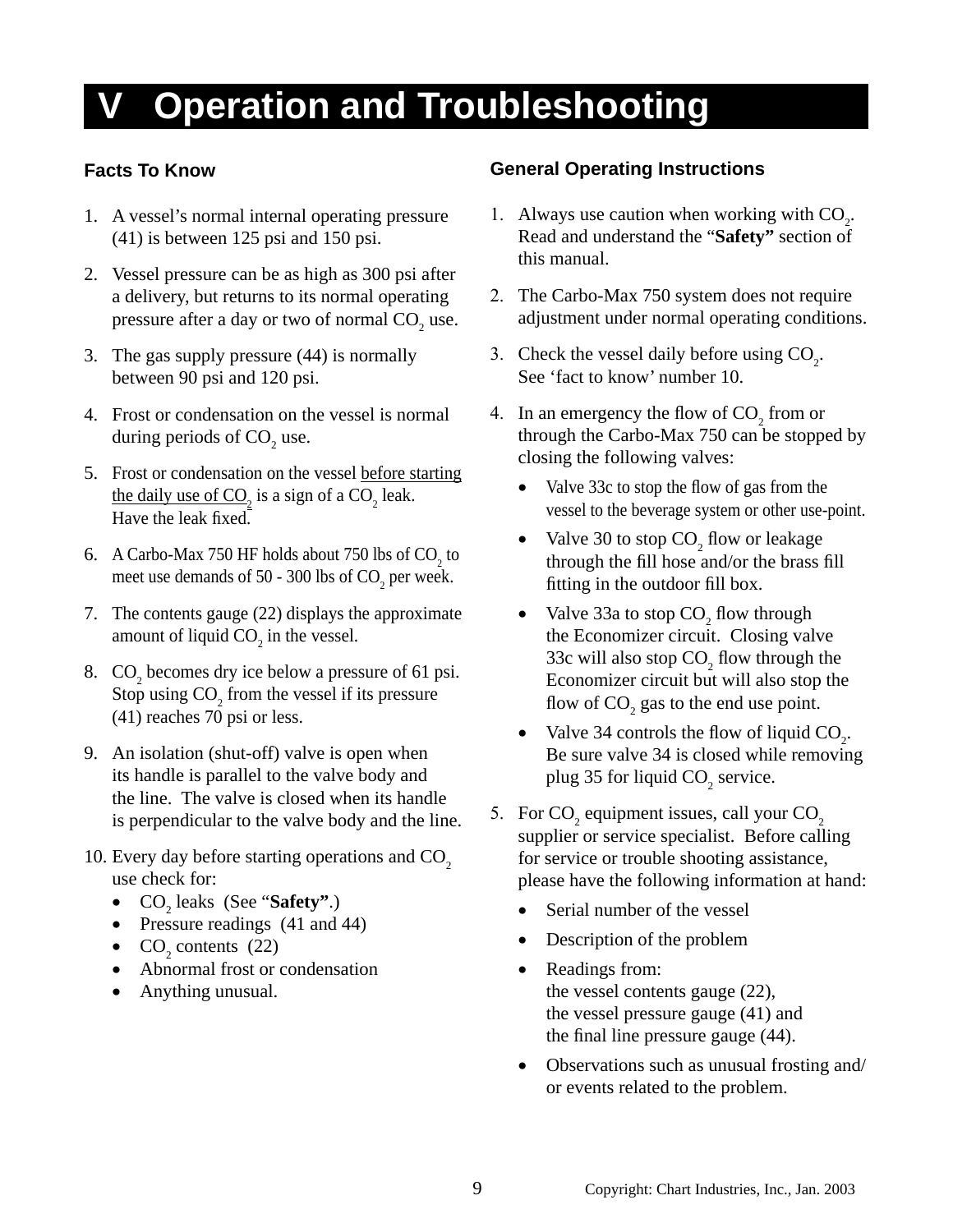## **CO2 Storage Vessel**

| <b>INDICATION</b>                                                                                                                     | <b>POSSIBLE CAUSE</b>                                                                                                                                                                   | <b>CORRECTIVE ACTION</b>                                                                                                                                                                               |  |
|---------------------------------------------------------------------------------------------------------------------------------------|-----------------------------------------------------------------------------------------------------------------------------------------------------------------------------------------|--------------------------------------------------------------------------------------------------------------------------------------------------------------------------------------------------------|--|
| No $CO2$ to carbonator or<br>other use-point                                                                                          | CO <sub>2</sub> storage vessel is empty.                                                                                                                                                | 1. Switch to emergency CO <sub>2</sub> gas cylinder.<br>2. Call $CO2$ supplier for delivery.                                                                                                           |  |
| <b>OR</b><br>Carbonated drinks<br>are "flat."                                                                                         | Isolation valve (33b) to final line<br>regulator is closed.<br>Gas supply Isolation valve (33c) is<br>closed.                                                                           | Open valve or valves as needed.                                                                                                                                                                        |  |
|                                                                                                                                       | Vessel pressure $(41)$ is low<br>$(110 \text{ psi or less}).$                                                                                                                           | Check for leak in gas supply lines, beverage<br>system, vessel plumbing, vessel safety system<br>and/or fill box. (Frost should not be present on<br>vessel after extended periods with no $CO2$ use.) |  |
|                                                                                                                                       | Economizer regulator (39) is not<br>operating properly; set too low or<br>stuck open.                                                                                                   | Close isolation valve (33c) and switch to<br>emergency CO <sub>2</sub> gas cylinder. If tank pressure fails<br>to rise, see section on low vessel pressure.                                            |  |
|                                                                                                                                       | Unknown                                                                                                                                                                                 | Call CO <sub>2</sub> service agent.                                                                                                                                                                    |  |
| Frost on the bottom<br>or sides or top of the<br>vessel.                                                                              | A normal condition during or<br>following CO <sub>2</sub> use.                                                                                                                          | None. Check vessel for frost / leaks each morning<br>before starting $CO2$ use.                                                                                                                        |  |
|                                                                                                                                       | Leak in beverage system and/or gas<br>supply lines or $CO2$ fill box.<br>(When frost is present after extended<br>periods of no CO <sub>2</sub> use.)                                   | 1. See "Safety." Evacuate & ventilate room.<br>Check for frost in the morning before $CO2$ has<br>been used.<br>If possible, locate and correct leak.<br>2. Call appropriate equipment service agent.  |  |
| Frost on vessel after<br>extended periods with<br>no CO <sub>2</sub> use (such as<br>in the morning before<br>store operations begin. | CO <sub>2</sub> leak from the beverage system,<br>vessel's plumbing, or CO <sub>2</sub> fill box.<br>(Frost present after extended periods<br>with no intentional CO <sub>2</sub> use.) | 1. See "Safety". Evacuate & ventilate the room.<br>2. Call appropriate service agent.                                                                                                                  |  |
| Constant low<br>vessel pressure.                                                                                                      | Economizer regulator (39) set low or<br>stuck open.                                                                                                                                     | Call CO <sub>2</sub> service agent.                                                                                                                                                                    |  |
| $[(41)$ below 125 psi]                                                                                                                | $CO2$ leak from vessel plumbing, $CO2$ ,<br>fill box and/or vessel safety system                                                                                                        | 1. See "Safety". Evacuate & ventilate the room.<br>2. Call CO <sub>2</sub> service agent.                                                                                                              |  |
|                                                                                                                                       | Sure-Fill assembly leaking<br>or malfunctioning                                                                                                                                         | 1. Close Sure-Fill isolation valve (33d) to stop flow.<br>2. Call CO <sub>2</sub> service agent.                                                                                                       |  |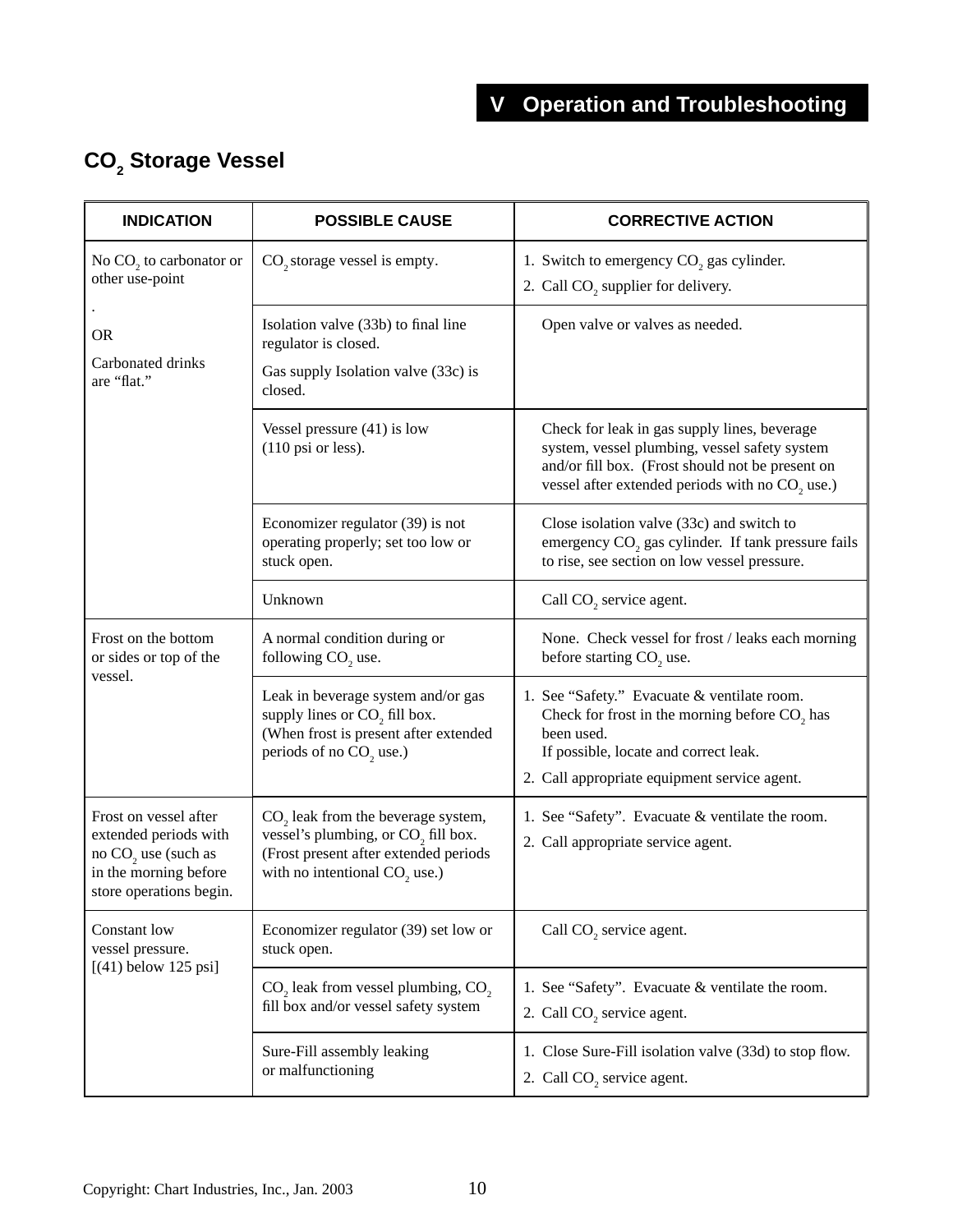## **V Operation and Troubleshooting**

## **CO2 Storage Vessel**

| <b>INDICATION</b>                     | <b>POSSIBLE CAUSE</b>                                                                                                                                                                                              | <b>CORRECTIVE ACTION</b>                                                                                                                                                                                                                |  |
|---------------------------------------|--------------------------------------------------------------------------------------------------------------------------------------------------------------------------------------------------------------------|-----------------------------------------------------------------------------------------------------------------------------------------------------------------------------------------------------------------------------------------|--|
| Constant high vessel<br>pressure.     | Normal condition for a few days<br>following a CO <sub>2</sub> delivery.                                                                                                                                           | None                                                                                                                                                                                                                                    |  |
| $[(41)$ above 200 psi]                | Normal when little or no $CO2$ is used.                                                                                                                                                                            | None                                                                                                                                                                                                                                    |  |
|                                       | Economizer regulator (39) set too high.                                                                                                                                                                            | Call CO <sub>2</sub> service agent.                                                                                                                                                                                                     |  |
|                                       | Vessel has a weak vacuum.                                                                                                                                                                                          | Call CO <sub>2</sub> service agent.                                                                                                                                                                                                     |  |
| High CO <sub>2</sub> consumption.     | Increased beverage sales or CO <sub>2</sub> use.                                                                                                                                                                   | None                                                                                                                                                                                                                                    |  |
|                                       | Vessel pressure (41) constantly high.                                                                                                                                                                              | See section on 'vessel pressure too high'.                                                                                                                                                                                              |  |
|                                       | CO <sub>2</sub> leak from vessel plumbing, CO <sub>2</sub> fill<br>box, gas lines, and/or beverage or other<br>use-point equipment.                                                                                | 1. See "Safety". Evacuate & ventilate room.<br>2. Locate & correct leak if possible<br>3. Call appropriate service agent.                                                                                                               |  |
|                                       | Error in CO <sub>2</sub> supplier invoice.                                                                                                                                                                         | Check CO <sub>2</sub> usage history / pattern against<br>supplier invoices. Consult CO <sub>2</sub> supplier.                                                                                                                           |  |
| CO <sub>2</sub> vessel will not fill. | CO <sub>2</sub> vessel is already full.                                                                                                                                                                            | None                                                                                                                                                                                                                                    |  |
|                                       | Fill valve (30) is shut off or is faulty.                                                                                                                                                                          | Consult CO <sub>2</sub> service agent.                                                                                                                                                                                                  |  |
|                                       | Brass fill fitting in CO <sub>2</sub> fill box and/or on<br>truck's delivery hose is faulty.                                                                                                                       | 1. Consult with CO <sub>2</sub> supplier or service agent.<br>2. Have brass fill fitting(s) replaced if needed.                                                                                                                         |  |
|                                       | Differential between store vessel pressure<br>and delivery pressure is too small.<br>(At start of fill, store vessel pressure<br>should be 110 - 150 psi and delivery<br>vessel pressure should be 275 - 300 psi). | 1. Verify delivery vessel pressure is at least 275<br>psi and store vessel pressure (41) is between<br>110 and 150 psi.<br>2. Vent store vessel to lower pressure if needed.<br>Note: Never vent vessel pressure to lower than 110 psi. |  |
|                                       | Sure Fill™ assembly not operating<br>(relieving) properly                                                                                                                                                          | 1. Ensure that Sure-Fill valve 32d is open.<br>2. Consult CO <sub>2</sub> service agent.                                                                                                                                                |  |
|                                       | Leak in Sure Fill <sup>TM</sup> assembly / regulator.<br>(Pressure above check ball is lower than<br>vessel pressure.)                                                                                             | 1. Close Sure-Fill valve 33d for several minutes<br>allowing pressure above check ball to equalize<br>and ball to fall into the open position.<br>2. Contact CO <sub>2</sub> supplier.                                                  |  |
|                                       | Delivery vessel is empty.                                                                                                                                                                                          | Consult supplier. Arrange for another delivery.                                                                                                                                                                                         |  |
|                                       | Delivery vessel empty or truck delivery<br>hose is obstructed, e.g. vehicle stopped<br>on hose or hose is bent.                                                                                                    | Ask driver to make another delivery or clear<br>obstruction or wait until obstruction clears.                                                                                                                                           |  |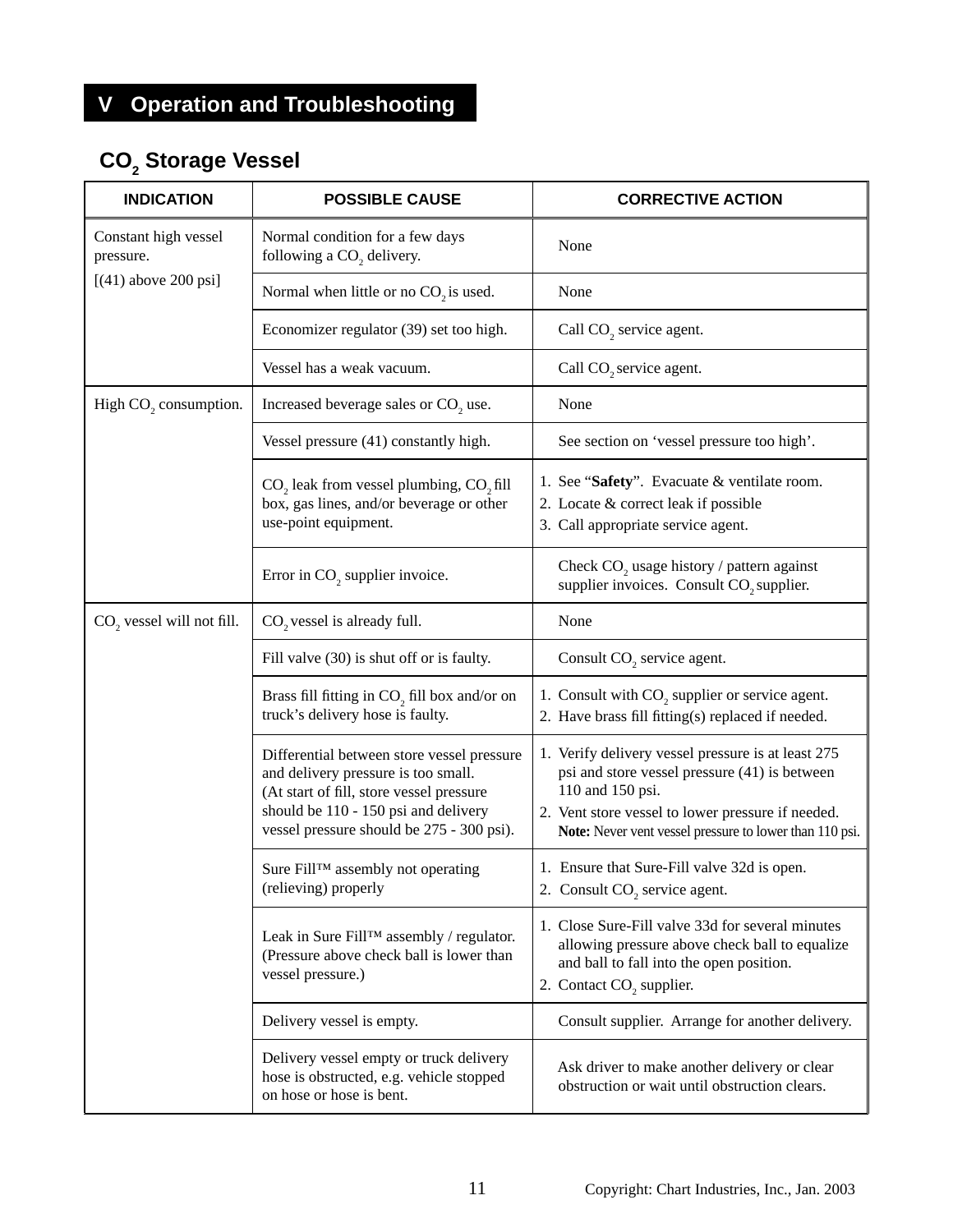| <b>INDICATION</b>                                                  | <b>POSSIBLE CAUSE</b>                                                                              | <b>CORRECTIVE ACTION</b>                                                                                                               |  |
|--------------------------------------------------------------------|----------------------------------------------------------------------------------------------------|----------------------------------------------------------------------------------------------------------------------------------------|--|
| Hissing sounds or<br>evidence of gas leak.                         | Normal for short periods of time from<br>some regulators and relief valves.                        | Observe leak, if it is not large and does not last<br>long and occur frequently, no action is needed.                                  |  |
|                                                                    | Large leaks from elsewhere in the system,<br>sustained leaks, or frequent leaks are not<br>normal. | 1. See "Safety".<br>2. Evacuate all personnel from affected areas.<br>3. Ventilate the area.<br>4. Call CO <sub>2</sub> service agent. |  |
| Final line / gas use<br>pressure gauge (44)<br>indicates less than | Final line regulator (43) intentionally set<br>lower by beverage service agent.                    | None                                                                                                                                   |  |
| 90 psi.                                                            | Final line regulator $(43)$ not operating in<br>proper pressure range.                             | Call CO <sub>2</sub> service agent.                                                                                                    |  |
|                                                                    | Final line pressure gauge (44) damaged<br>or faulty.                                               | Call CO <sub>2</sub> service agent.                                                                                                    |  |
|                                                                    | One or more of the causes listed in "no<br>CO <sub>2</sub> " or "flat drinks" problem section.     | 1. See indication sections regarding "no CO <sub>2</sub> ",<br>"flat drinks" etc.<br>2. Call CO <sub>2</sub> service agent.            |  |

## **CO2 Storage Vessel**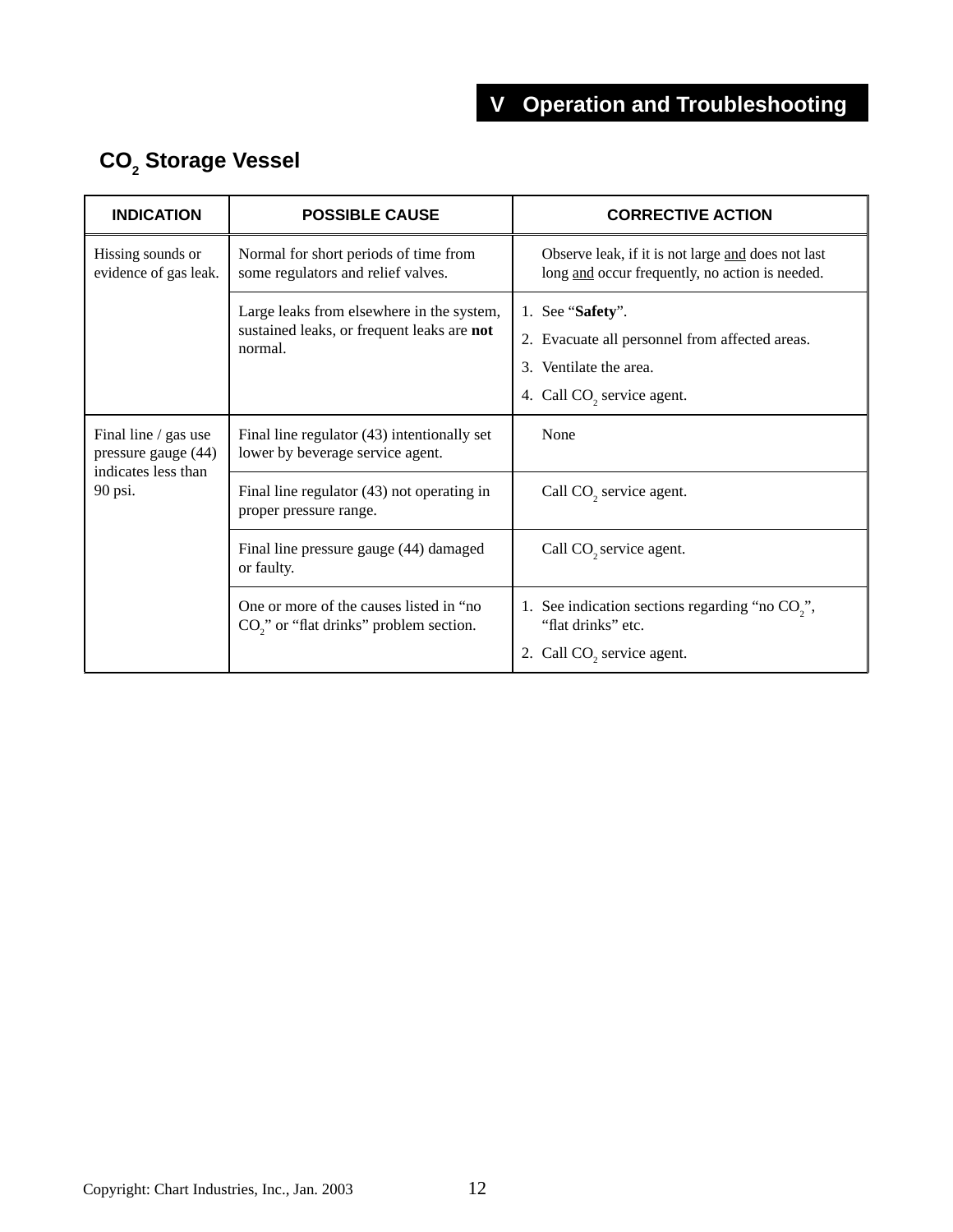## **V Operation and Troubleshooting**

## **Fill Box**

| <b>INDICATION</b>                                         | <b>POSSIBLE CAUSE</b>                                                          | <b>CORRECTIVE ACTION</b>                                                                                                                                                                                                                                                                                    |  |
|-----------------------------------------------------------|--------------------------------------------------------------------------------|-------------------------------------------------------------------------------------------------------------------------------------------------------------------------------------------------------------------------------------------------------------------------------------------------------------|--|
| Fill box door will<br>not close, lock, or<br>open.        | Lock dirty or damaged.                                                         | 1. Check for obstruction<br>Clean and oil lock<br>2.<br>3. Replace lock if necessary                                                                                                                                                                                                                        |  |
| Brass fill fitting in<br>fill box leaking<br>or hissing.  | Particle of ice or debris caught in fill<br>fitting poppet.                    | 1. If driver is still on site, reconnect CO <sub>2</sub> delivery hose<br>and then disconnect.<br>2. If driver is not available, carefully press poppet with<br>dull instrument to re-seat poppet.<br>3. If leak continues after line warms, close the fill<br>isolation valve (30) and call service agent. |  |
|                                                           | Fitting is defective or sealing surface is<br>worn due to normal wear.         | Close the fill isolation valve (30) on the vessel and<br>call service agent to replace fitting.                                                                                                                                                                                                             |  |
| Threads on brass<br>fill fitting are<br>worn or stripped. | Normal wear. Fill fitting must be replaced.                                    | Contact CO <sub>2</sub> service agent to replace fitting.                                                                                                                                                                                                                                                   |  |
|                                                           | Fill fitting cross threaded with the CO <sub>2</sub><br>delivery hose coupler. | Contact CO <sub>2</sub> service agent to replace fitting.                                                                                                                                                                                                                                                   |  |
| $CO2$ is venting<br>from fill box.                        | Normal during CO <sub>2</sub> delivery.                                        | None                                                                                                                                                                                                                                                                                                        |  |
|                                                           | Normal for short periods of time if vessel<br>pressure is at or over 300 psi   | 1. NONE if for short period(s) of time<br>2. If vessel pressure consistently over 300 psi,<br>see section on vessel pressure too high.                                                                                                                                                                      |  |
|                                                           | Fill fitting is not sealing properly.                                          | Call CO <sub>2</sub> service agent to replace fitting.                                                                                                                                                                                                                                                      |  |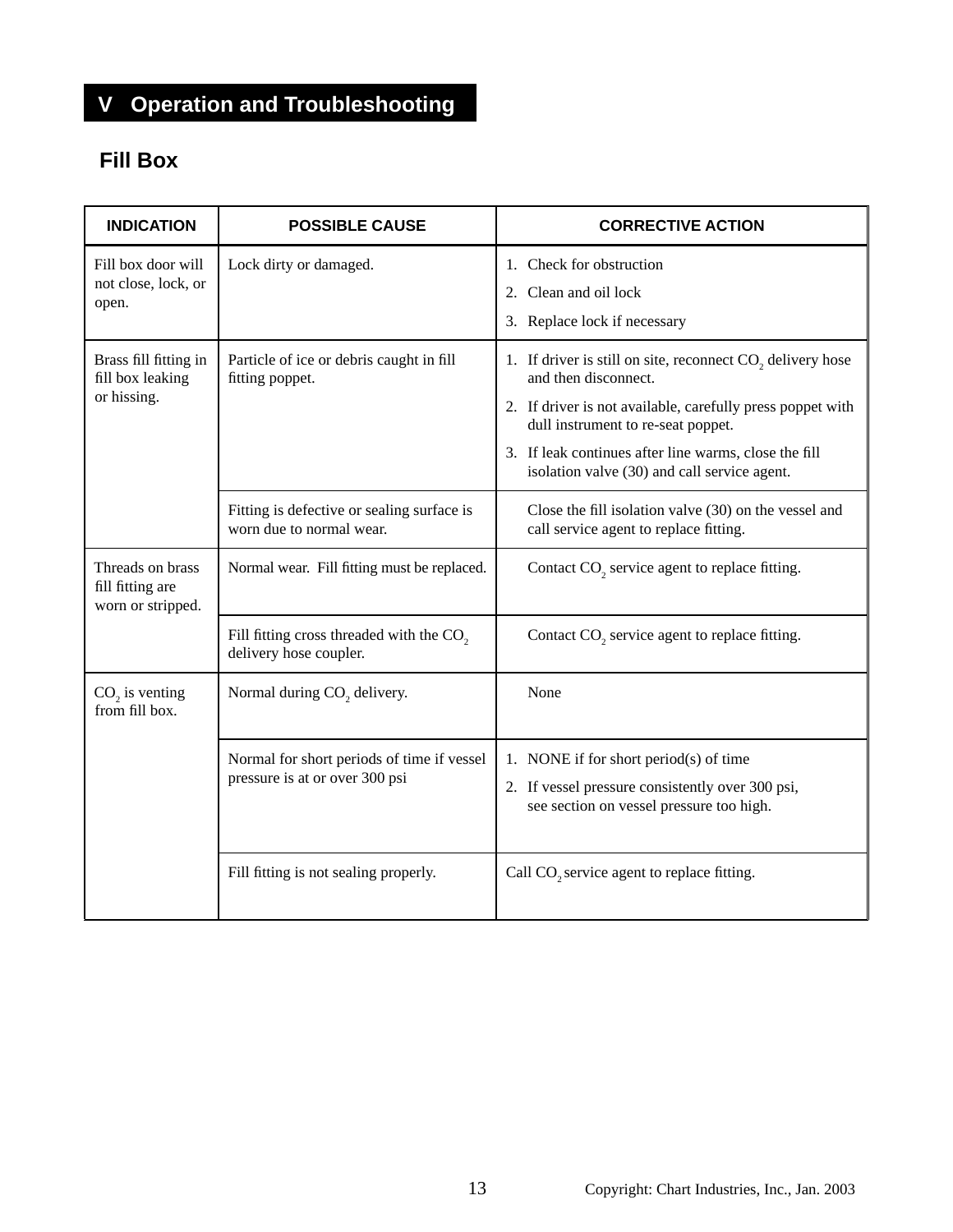## **VI Ordering Service and Parts**

### **Service and Maintenance**

- 1. Service or maintenance work on the MVE bulk  $\text{CO}_2$  storage system should be performed only by Chart trained and authorized professional service agents who are familiar with  $CO<sub>2</sub>$ , bulk liquid  $CO<sub>2</sub>$  pressure vessels, and all pertinent safety and service procedures. Chart recommends the use of Chart approved replacement parts. Contact Chart for the name of the authorized service agent(s) in your area.
- 2. Before calling for service or troubleshooting assistance, please have the following information at hand:
	- Serial number of the vessel
	- Description of the problem
	- Readings from:
		- the contents gauge (Item 22),
		- the vessel pressure gauge (Item 41)
		- the final line pressure gauge (Item 44).
	- Any special observations (for example, unusual frosting or events related to the problem)
- 3. Chart recommends that a qualified professional service agent perform a thorough preventive maintenance check on

 the system at least once every two years. The check should be done to ensure safety and optimal system performance.

4. The MVE bulk  $CO_2$  storage system has no user serviceable parts. An authorized professional service agent should perform all service work.

NOTE: Any attempt by an unauthorized person to service or perform unauthorized modifications on the equipment will void the warranty.

## **Ordering Parts Or Service**

For service contact your local authorized MVE CO<sub>2</sub> supplier or equipment service agent. For parts contact your local authorized Chart service agent or order online directly from Chart at www.chartparts.com. Know the model and serial number of the vessel for which you are ordering parts. To assure that your order is processed promptly, list each item separately, being careful to specify the quantity, the part number, and the description of each item being ordered.

## **Important Telephone Numbers**

| Company                             | <b>Contact Person</b>                              | <b>Phone Number</b> |
|-------------------------------------|----------------------------------------------------|---------------------|
|                                     |                                                    |                     |
| CO <sub>2</sub> Supplier            |                                                    |                     |
|                                     | <b>After-Hours / Emergency Number</b>              |                     |
| CO <sub>2</sub> Service Agent       |                                                    |                     |
| CO <sub>2</sub> Equipment Installer |                                                    |                     |
| <b>MVE Customer Service</b>         | (612) 882-5000 or (800) 247-4446 [toll free in US] |                     |
| <b>MVE Technical Service</b>        | (612) 882-5000 or (800) 253-1769 [toll free in US] |                     |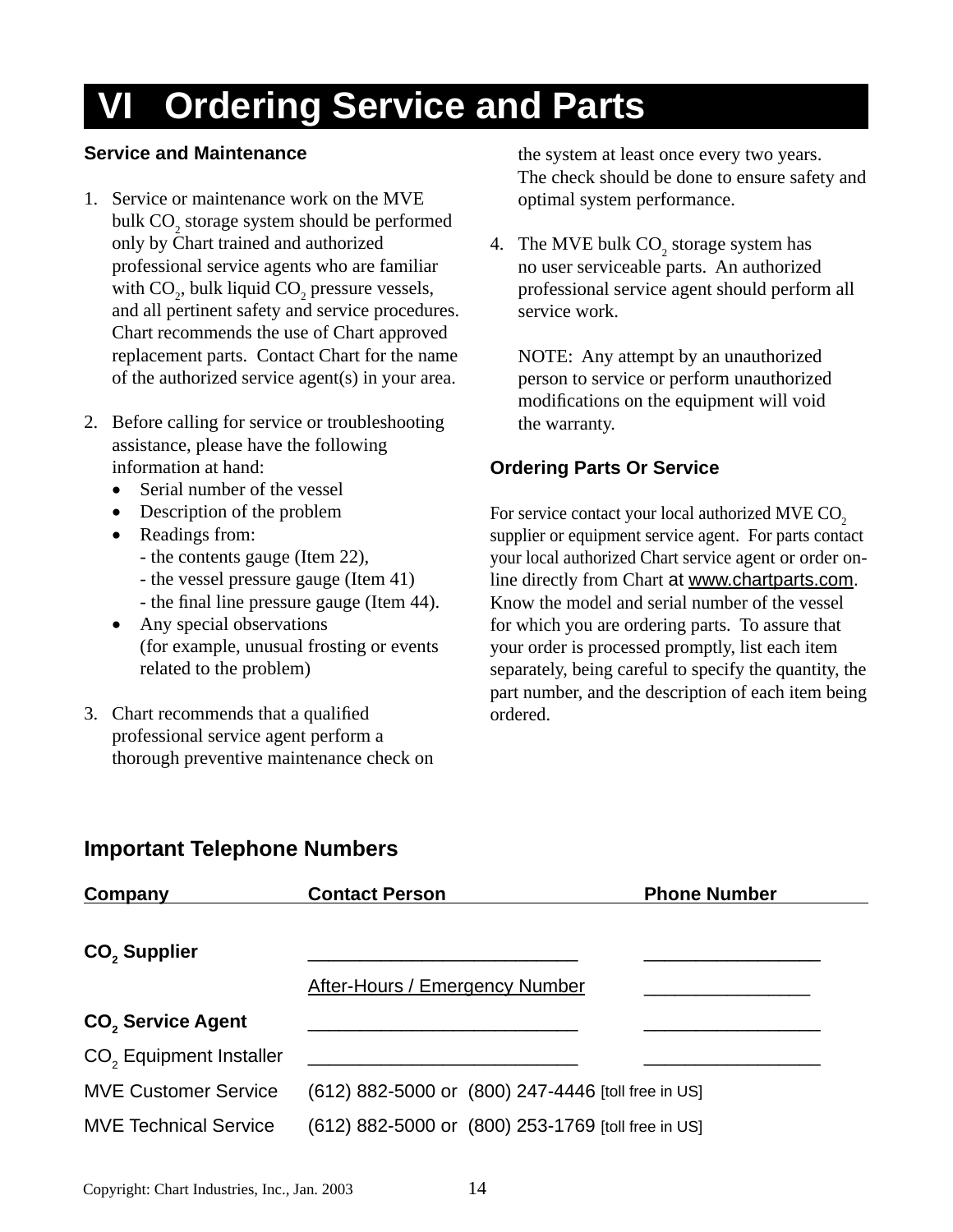## **VI Warranty**

#### **WARRANTY POLICY**

Chart Industries, Inc. warrants to the Purchaser the Carbo-Max bulk  $CO_2$  system equipment for 90 (ninety) days from the Chart invoice date, that said equipment shall be free from any defects in workmanship and materials. Chart also warrants the reliability of the vacuum in the  $CO_2$  storage vessel for 5 (five) years from the date of the original Chart invoice.

Purchaser agrees that as a pre-condition to any Chart liability hereunder, Purchaser or its appointed agents shall fully inspect all goods immediately upon delivery and shall give Chart written notice of any claim or purported defect within ten (10) days after discovery of such defect.

As a further pre-condition to any Chart liability hereunder, an approved Chart service company must supply both parts replacement and labor. Chart may elect to repair or replace such equipment or any defective component or part thereof which proves to be defective, or to refund the purchase price paid by the original Purchaser. Chart shall not be liable for defects caused by the effects of normal wear and tear, erosion, corrosion, fire, explosion, misuse, or unauthorized modification.

Alterations or repair by others than those designated and approved by Chart or operation of such equipment in a manner inconsistent with Chart accepted practices and all operating instructions, unless pre-authorized in writing by Chart, shall void this Warranty.

Chart's sole and exclusive liability under this Warranty is to the Purchaser and shall not exceed the lesser of the cost of repair, cost of replacement, or refund of the net purchase price paid by the original Purchaser.

Chart is not liable for any losses (including  $CO<sub>2</sub>$ ), damages, or costs of delays, including incidental or consequential damages. Chart specifically makes no warranties or guarantees, expressed or implied, including the warranties of merchantability or fitness for a particular purpose or use, other than those warranties expressed herein.

#### **WARRANTY CLAIMS PROCEDURE**

1. All warranty claims must be previously authorized by: Chart Ind., Inc. Telephonic / electronic approval may be obtained by contacting Chart's MVE Beverage Systems Technical / Customer Services at:

• Telephone: 952-882-5000 800-253-1769 (Toll free in U.S.)

• Facsimile: 952-882-5185

or by writing to: Chart Industries, Inc. MVE Beverage System Technical Service 3505 County Road 42 West Burnsville, MN 55306-3803 **USA** 

2. Authorization must be obtained from Chart prior to shipping any equipment to Chart facilities. In order to process the return of a vessel its model and serial number must be provided. If approved, a Return Material Authorization (RMA) number will be provided. The RMA number must be prominently indicated on the packing slip and any packaging that accompanies the goods being returned. The customer returning the goods is responsible for all freight, proper packing, and any damage incurred during shipment of the goods back to Chart.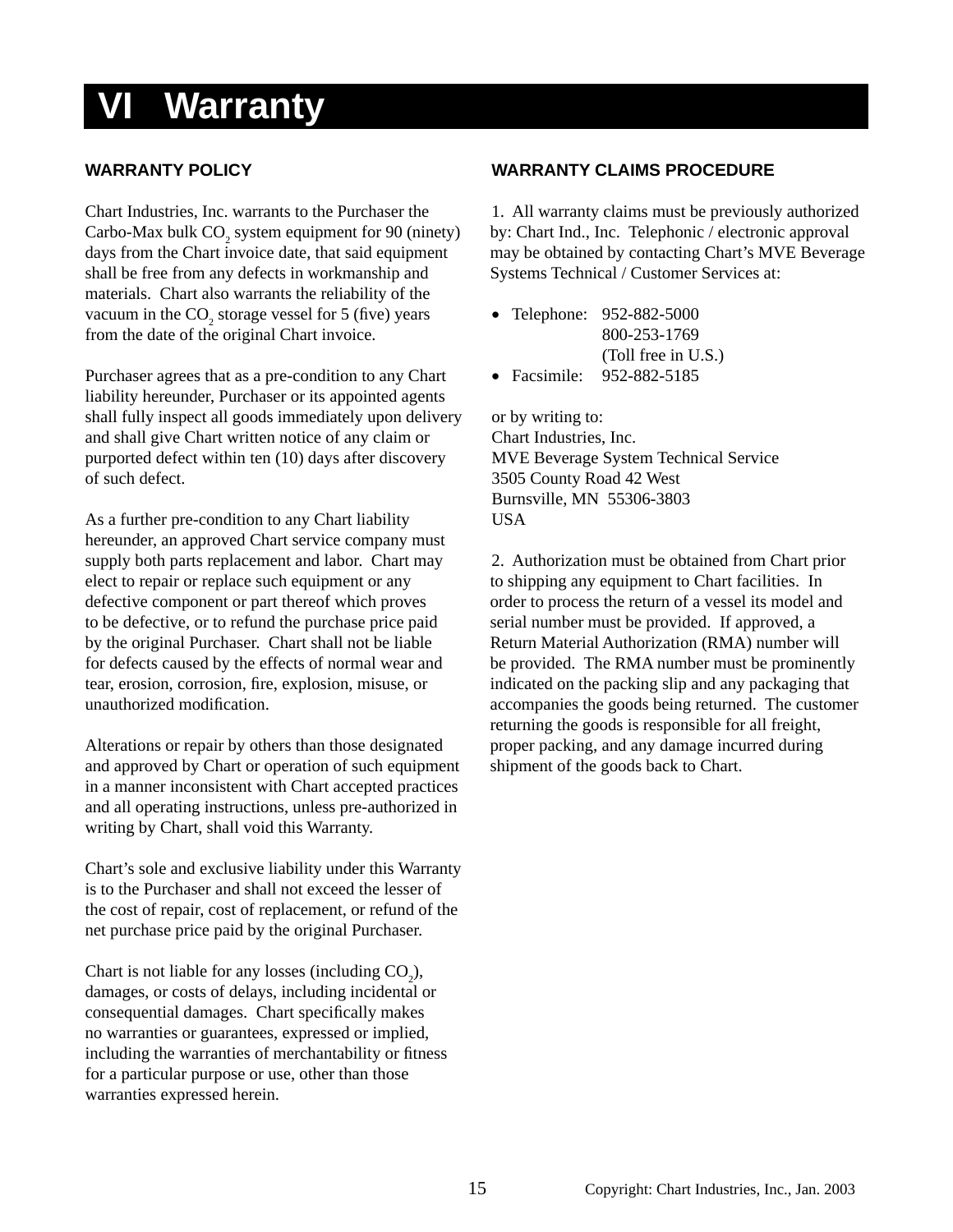## **VIII System Flow Schematic**